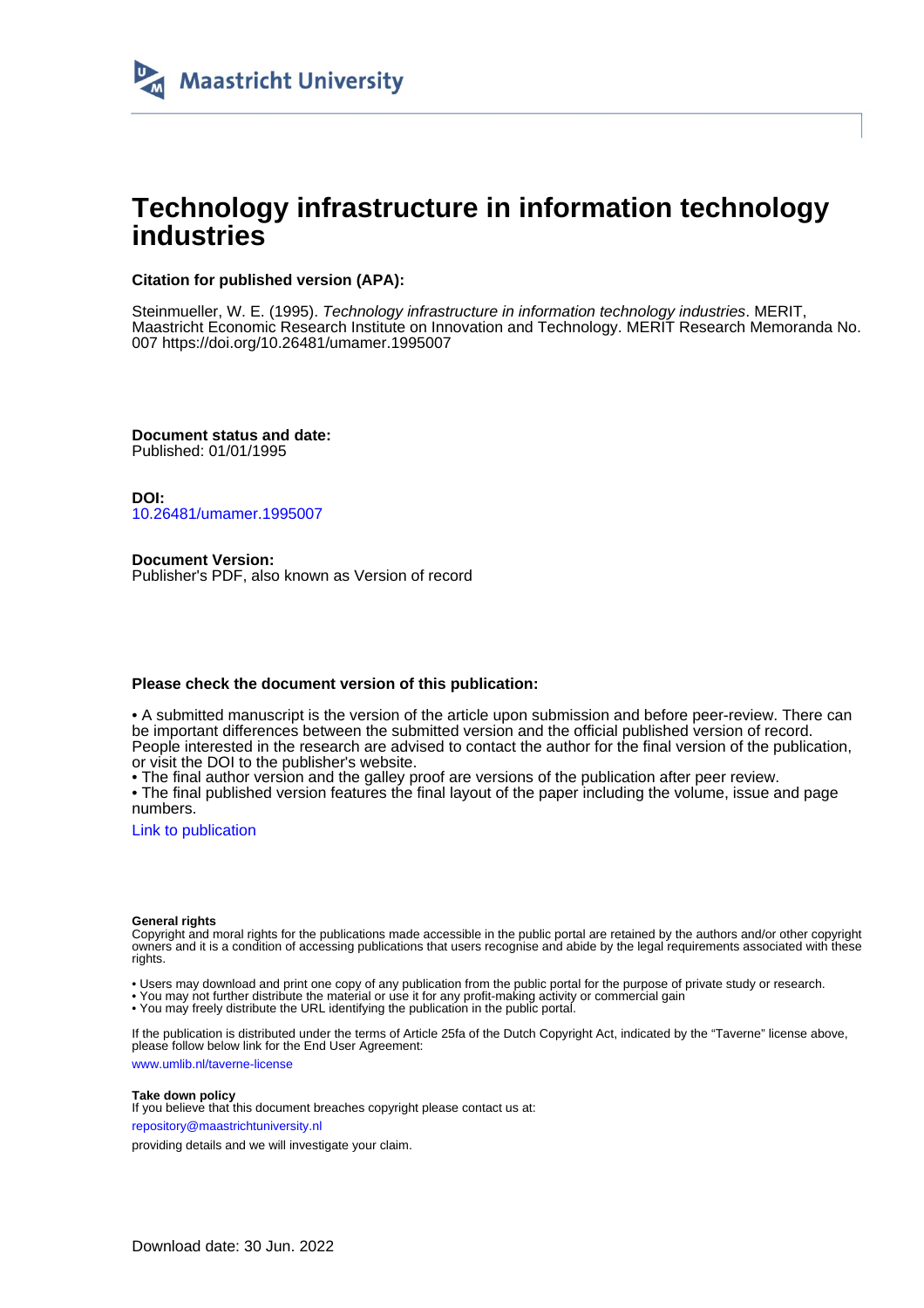#### **Technology Infrastructure in Information Technology Industries**

W. Edward Steinmueller Professor of the Economics of Technical Change MERIT Rijkuniversiteit Limburg Maastricht, The Netherlands

March 20, 1995

Final Version

This paper has been prepared for Morris Teubal, Dominique Foray, Moshe Justman, and Ehud Zuscovitch (eds.), *Technological Infrastructure Policy (TIP): A n International Perspective*, Kluwer Press, forthcoming 1995.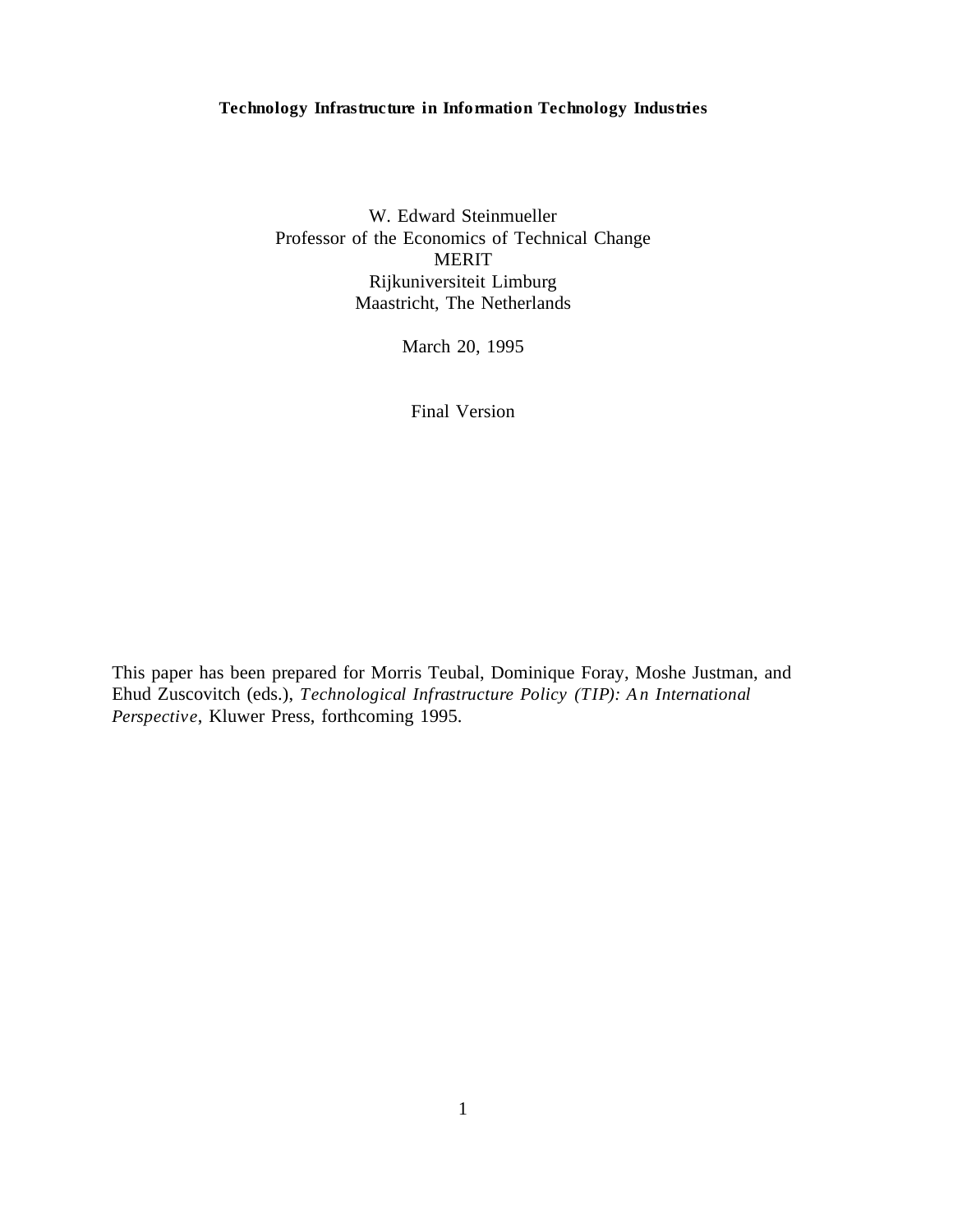Both traditional and modern uses of the term infrastructure are related to "synergies," what economists call positive externalities, that are incompletely appropriated by the suppliers of goods and services within an economic system. The traditional idea of infrastructure was derived from the observation that the private gains from the construction and extension of transportation and communication networks, while very large, were also accompanied by additional large social gains. Thus, society as a whole had an interest in promoting these networks because they created new opportunities for economic choice and growth through "spillovers" that were involuntary in the sense that they could neither be avoided nor entirely captured by the creators of transport and communication networks.<sup>1</sup> Over the past century, publicly regulated and promoted investments in these types of infrastructure have been so large, and the resulting spread of competing transportation and communications modalities have become so pervasive, that they have come to be taken as a defining characteristic of industrialized nations. The size and pervasiveness of these traditional infrastructures is now so great that they no longer command the social attention and priority that previously supported their public subsidization and regulation.

During the past half century, a new type of infrastructure has come to be recognized as important within industrialized nations.2 This new infrastructure is based on knowledge that spans the boundaries of individual enterprises and that originates either from explicit efforts to create spillovers through the public disclosure of knowledge or, implicitly in involuntary knowledge spillovers from the commercial activities of enterprises. As with earlier infrastructures, the infrastructure arising from knowledge creates private as well as social gains. Using knowledge requires "capabilities," business

<sup>&</sup>lt;sup>1</sup> The "involuntary" character of spillover benefits has, of course, also been the result of public regulation of the monopoly profits of transport and telecommunication industries. See McGraw [1984] for an outstanding history of the historical development of such regulation.

2 The watershed contribution in justifying the extension of public support for basic science was "Science: The Endless Frontier," Bush (1945). More recently, Tassey (1992) has articulated a vision of how technology infrastructures are characteristic of modern system" technologies. Both Bush and Tassey are concerned with distinguishing clear boundaries between public and private roles.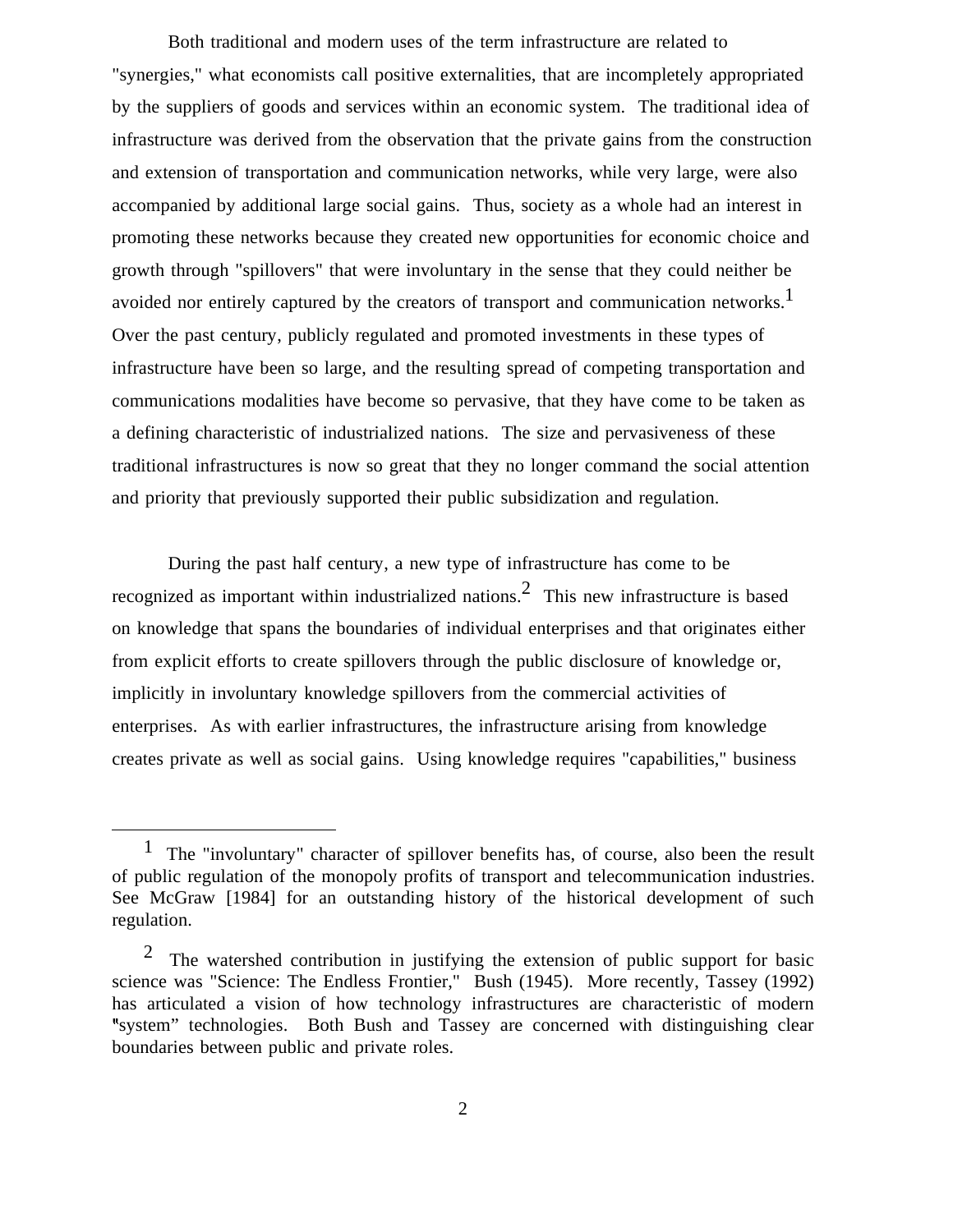enterprise skills and experience in adapting and absorbing knowledge, that are used for the development of new or the improvement of existing products and production processes.  $3$ 

The form of knowledge is also relevant to this discussion. Knowledge may be codified as in the case of operating procedures, patents, or blueprints, or it may remain more tacit and intrinsic as in problem solving experience or accumulated skill that distinguish the real world enterprise from the abstract firm most often encountered in economic analysis.4 Although both codified and tacit knowledge has the potential for creating positive spillovers across enterprises, the mechanisms by which these different types of knowledge are disseminated and received differ. Because codified knowledge may be widely and quickly disseminated, property right mechanisms are necessary for preserving the creator's economic interest in such knowledge. These property rights form the basis of market transactions in the exchange of such knowledge and preserve the incentives for its creation and dissemination. Tacit knowledge, because it is more difficult to disseminate, may be more readily linked to other forms of business relationship such as joint ventures and technology exchange agreements. Both types of knowledge, however, signal competitors that commercialization opportunities exist and provide knowledge that may be useful for developing substitutes for available knowledge. Moreover, when the technological foundations of an industry facilitate a variety of technological solutions, the advance of knowledge is likely to be broadened and diversified through processes of adaptation, imitation, and reproduction outside the boundaries determined by intellectual property rights or contractual relationships. The major theme of this chapter is that advances in information technology have created knowledge spillovers that have opened more opportunities for competitive entry than they have closed.

3 There has been considerable discussion in recent years of the idea of "core" competences, e.g. Teece (1987) and Prahalad and Hamel (1990), which are capabilities that are difficult to transfer or reproduce and that therefore serve as stable anchoring positions for investment in business enterprise.

<sup>&</sup>lt;sup>4</sup> Winter (1987) offers a very useful introduction to the distinctions between and consequences of tacit and codified knowledge.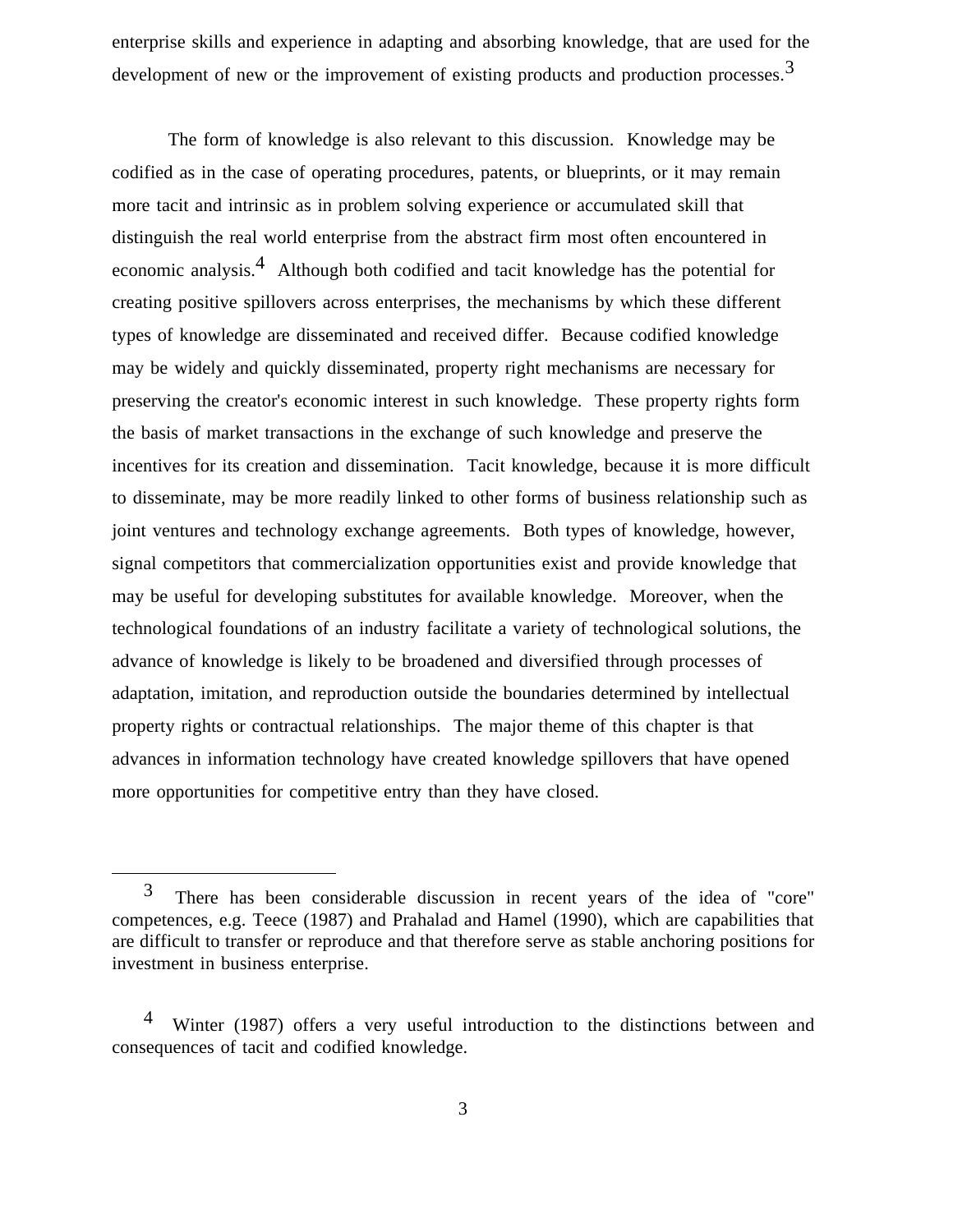## Involuntary Knowledge Spillovers, Persistence, and The Theory of Technology Infrastructure

From the viewpoint of a society, knowledge creates positive externalities within national economies or, under conditions of liberal global trade and scientific exchange, within the worldwide economy.<sup>5</sup> For our purposes, there are two key features of knowledge that make it part of the technological infrastructure of an industry. First, the externalities it creates are incompletely captured or appropriated by individual enterprises, or even larger networks of firms, so that it may be said that they are one dimension of an economies' social capabilities.<sup>6</sup> When knowledge is incompletely appropriated it is possible to distinguish between private and social gains. When knowledge is effectively owned and only transferred through market transactions, there is little to distinguish it from other specialized assets that, within a competitive framework, should earn returns commensurate with their marginal revenue product.<sup>7</sup> Our concern, however, is with knowledge that makes a contribution to social capabilities above the returns earned by its creators or owners.

 $\overline{a}$ 

 6 The term "social capabilities" has been employed by Abramovitz [1989] in explaining national differences in long term economic growth performance. His much broader view of social capabilities encompasses institutional, cultural, and educational factors that contribute a nation's ability to catch up or overtake other nations in economic growth. Here, we will consider only the problems of gaining access to technology within the broader issue of social capabilities.

 7 Nonetheless, the commercial availability of specialized inputs is an important dimension of social capabilities, even if the returns from these inputs are privately captured.

5 Many of the proponents of capabilities or "core" competences are particularly concerned about the consequences of erosion of these capabilities within particular domestic economies, a signal of which is often purported to be the use of foreign produced inputs (e.g. Cohen and Zysman [1987]). It is nonetheless true that the pattern of international trade among advanced industrial economies is increasingly based upon intra-sectoral exchange, a pattern that could only exist if there was intra-sectoral specialization among trading partners, i.e. the development of complementary capabilities for similar economic activities. Concluding that this pattern of trade, or even the current liberality of world trade, will continue indefinitely may, however, still provide a basis for concern.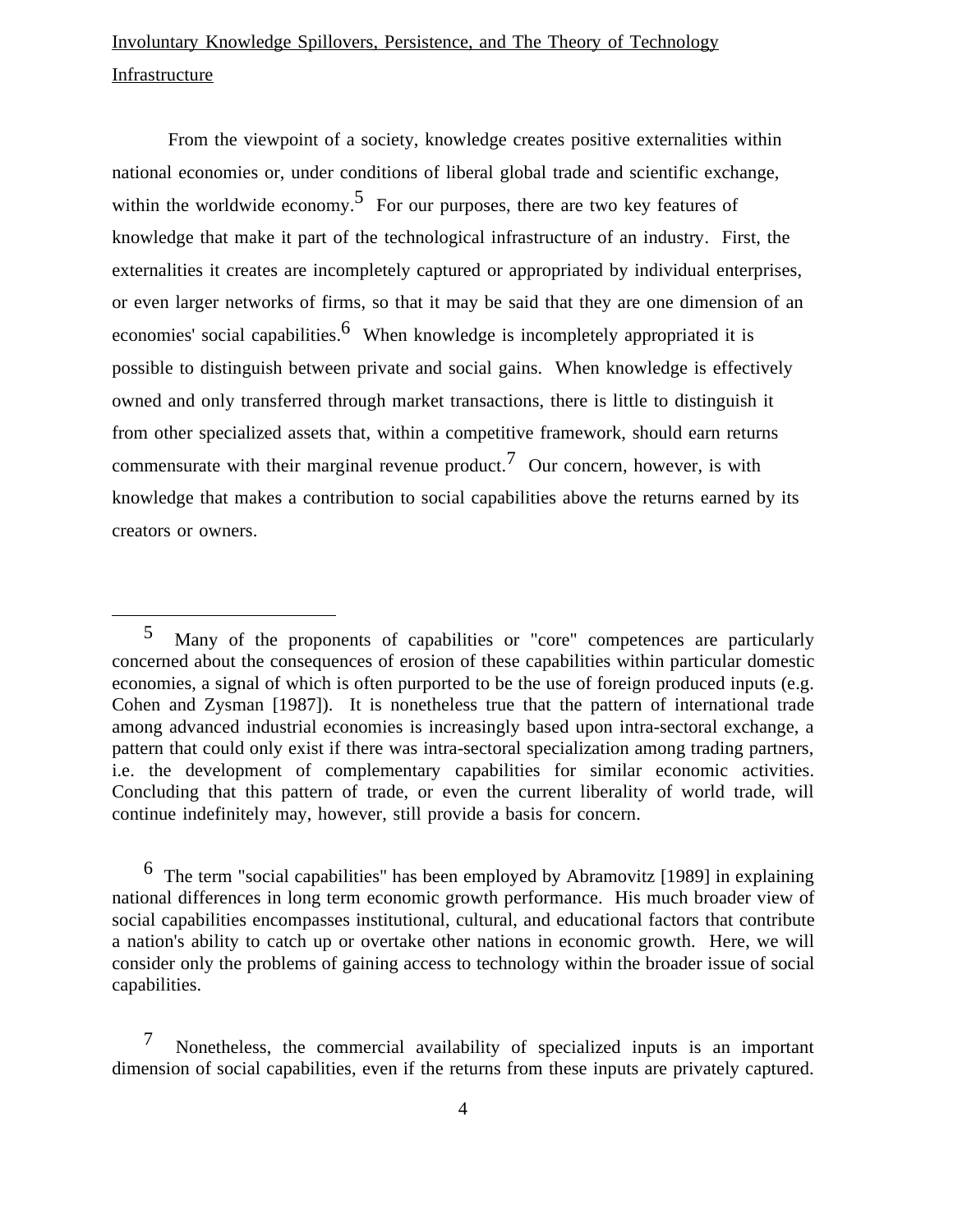The second feature of infrastructural knowledge is that it persists over time. While knowledge, in general, may be constructed and dismantled rapidly, knowledge that plays an infrastructural role in industries needs to persist long enough that it can be recognized and exploited by enterprises and other organizations not directly involved in its creation. In other words, confining attention to knowledge that is persistent is a way of focussing attention on attributes or characteristics of knowledge that take time for individuals and organizations to acquire. Moreover, investments in knowledge acquisition provide an incentive to find new applications for this knowledge after it has been acquired. Persistence is thus linked to the cumulative and incremental character of technological progress.

In the information technology industry, several types of knowledge, play an important infrastructural role in being incompletely appropriable and persistent. Information technology industries, the collection of enterprises offering products and services based on electronic methods of acquiring, storing, processing, and distributing information, have benefitted from knowledge advances in integrated circuit, optoelectronic, and magnetic technologies. In addition, each of these "enabling" technologies has important roots in materials science.<sup>8</sup> Both the enabling technologies and materials science have the features of incomplete appropriability and persistence that are necessary for the emergence of a technological infrastructure. Thus, one approach to the problem of

8 In Tassey's framework, materials science, including solid state physics, is the most "generic" technology underlying information technology, see Tassey [1992], pp. 98-99. Tassey also uses the term "infratechnology." Tassey defines infratechnologies as "practices and techniques, basic data, measurement methods, and measurement-related concepts which increase the productivity or efficiency of each phase of the R&D, production, and the market development stages of economic activity," Tassey [1992], p. 99. Tassey asserts that infratechnologies are "generally competitively neutral, in large part because of their typical widespread and uniform use." If, however, such technologies are a sufficient technological basis for entry, they cannot be competitively "neutral" but will enhance competition. Unfortunately, within Tassey's framework, technologies are either "proprietary" (i.e. subject to ownership) or "infrastructural" (i.e. "generally" competitively neutral and widely available). Involuntary spillovers of knowledge that enable entry are both available and competitively non-neutral (i.e. they are competition enhancing). Thus, while such spillovers fit Tassey's epistemological definition, but they fail to conform to his behavioral hypothesis (competitive neutrality).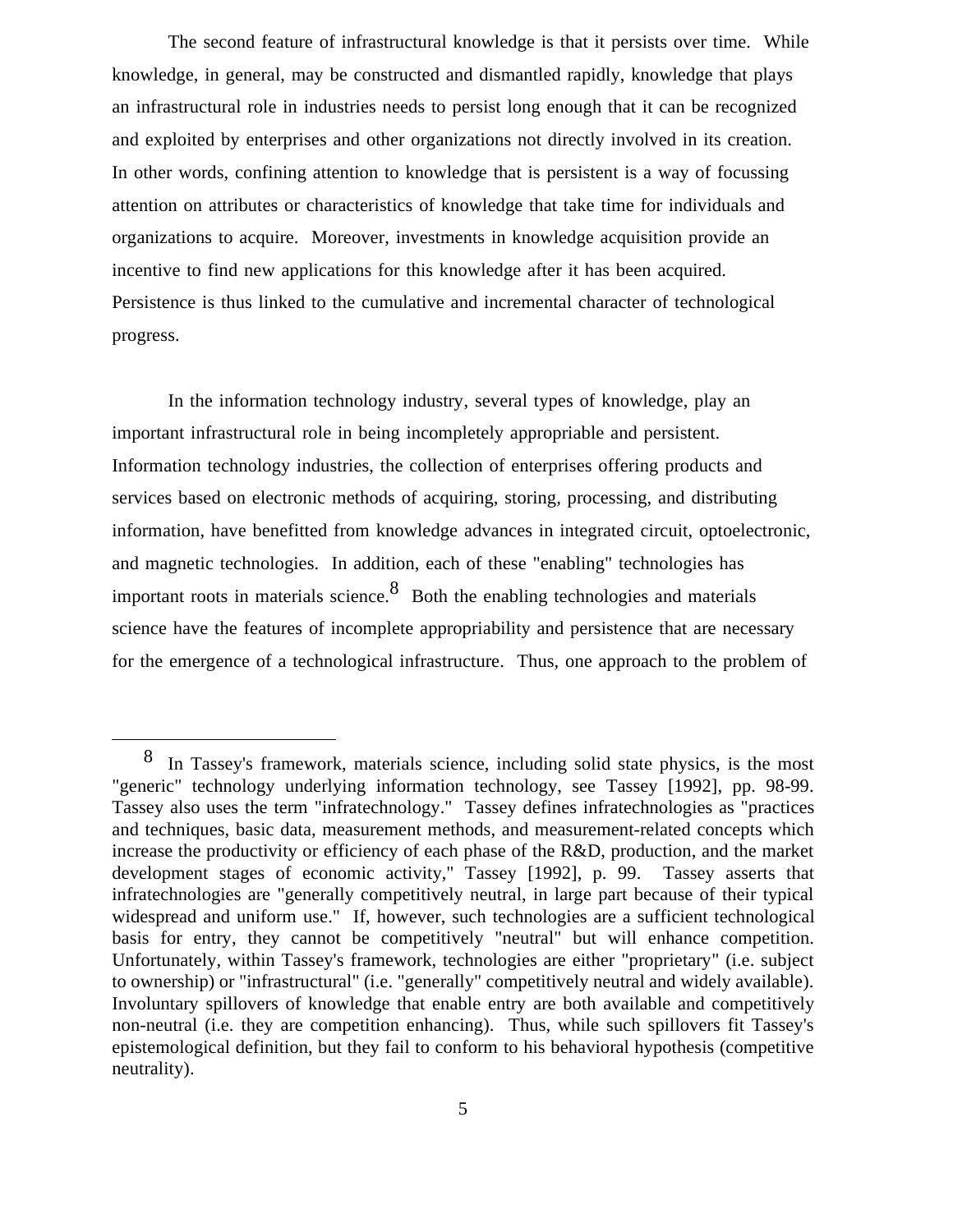information technology infrastructure is to examine how these technologies have developed.9 The common technological foundations of information technologies have contributed to a blurring of boundaries among different types of information and thus between different segments of the industry. Streams of data once associated with large and remote computers have become linked through common information storage, processing, and transmitting technologies bringing together data streams representing voice, still and moving images, and text. Increasingly, all of these data streams flow over a global network of telecommunications links and through a forest of computers, large and small, near and remote. This process of convergence in the *use* of the technology has created an important knowledge pool that is distinct, yet related, to the knowledge used in the production of information technology products.

The significance of technological convergence suggests two complementary approaches to the analysis of technological infrastructure. One approach is to pursue the origins of the knowledge of materials and enabling technologies supporting technological convergence among the information technology industries.<sup>10</sup> The other approach focusses on the creation of common pools of knowledge in the use of these technologies. This chapter focusses almost exclusively on the latter approach since it is the use of new technology where the experience of the information technology industries can offer a unique contribution to our understanding technological infrastructure. Moreover, it is the use of these technologies that provides many of the inducement mechanisms for generating innovations. This choice of focus leads, however, to an important qualification. The enormous, perhaps unprecedented, technological advances in materials and facilitating technologies, combined with their wide breadth of applicability, are an important part of

9 Moreover, many industry observers would concur that the boundaries of the information technology industry should be further enlarged to include enabling technologies produced by segments of the scientific instrument and capital goods industries that permit the fabrication, testing, and quality control of these materials as well as complementary technologies such as electronic displays and fibre optics that are also closely linked to new materials.

10 Pursuing this first approach would likely lead to a greater emphasis on what will later be termed the "traditional" approach to understanding knowledge-based infrastructure in which publicly-funded scientific advance plays a central role.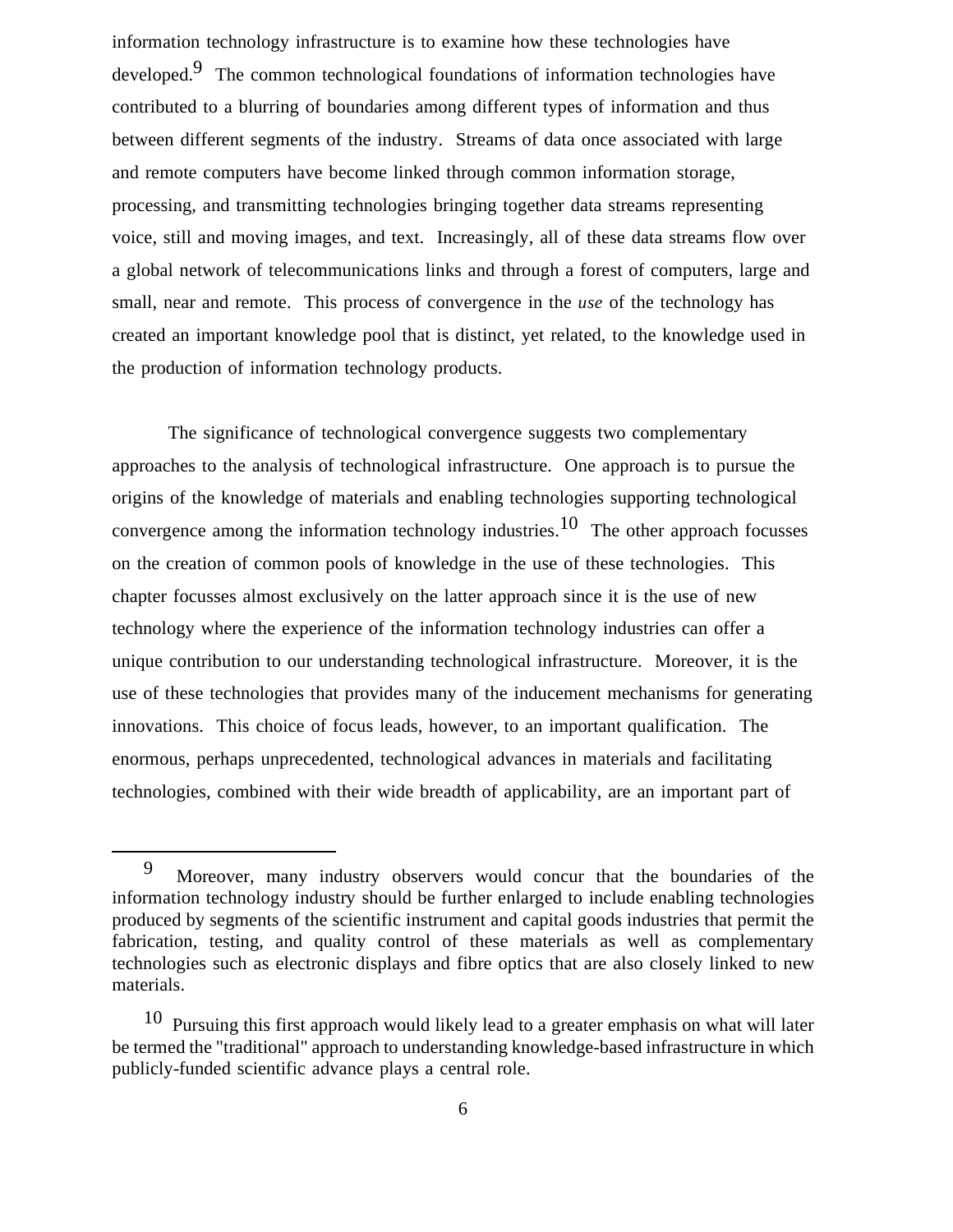the explanation of the evolution of knowledge demand and utilization in the information technology industry. Caution is required in applying lessons from the experience of the information technology industries to industries where technologies are more heterogenous and subject to slower and less uniform rates of advance.

The idea that knowledge is infrastructural is largely a contemporary construct reflecting the growing importance and complexity of knowledge used in the production of goods and services. Earlier ideas, such a the "industrial district" of Alfred Marshall or even the division and specialization of labor depicted by Adam Smith, captured important elements of knowledge as infrastructure. Two modern trends in industrialized economies differentiate the modern use of the term technological infrastructure from earlier externality-generating developments such as industrial districts. The first trend is the growing internationalization of the "public good" character of knowledge, i.e. its availability throughout the world to an ever larger number of organizations.<sup>11</sup> It is increasingly likely that research developments, wherever they are achieved, will be monitored and imitated somewhere else in the world. This trend applies not only to research knowledge created as the result of public funding, where the social value of knowledge is now well-established, but also to knowledge developed in the private sector. Commercially generated knowledge creates voluntary and involuntary spillovers that also have public good features.<sup>12</sup> These spillovers from commercial research activities are available globally, subject to the problems of adaptive and absorptive capacities as well as intellectual property restrictions.

11 The other characteristic of public goods, non-rivalrous consumption, i.e. the possibility, within limits, of increasing consumption without affecting the abilities of others to consume, is an inherent characteristic of knowledge. Knowledge is a "purer" public good in this respect than textbook examples like clean air or water that are subject to congestion externalities.

12 The economic analysis of involuntary spillovers has received considerable attention recently. See van Meijl [1994] for a review of several contributions as well as a model of the impact of such spillovers on the R&D investment choices of firms. Rosenberg [1990] offers a number of reasons that firms perform basic research with their own funds. Several these reasons, including participation of company researchers in scientific communities that require public disclosure of research results, encourage "voluntary" knowledge spillovers.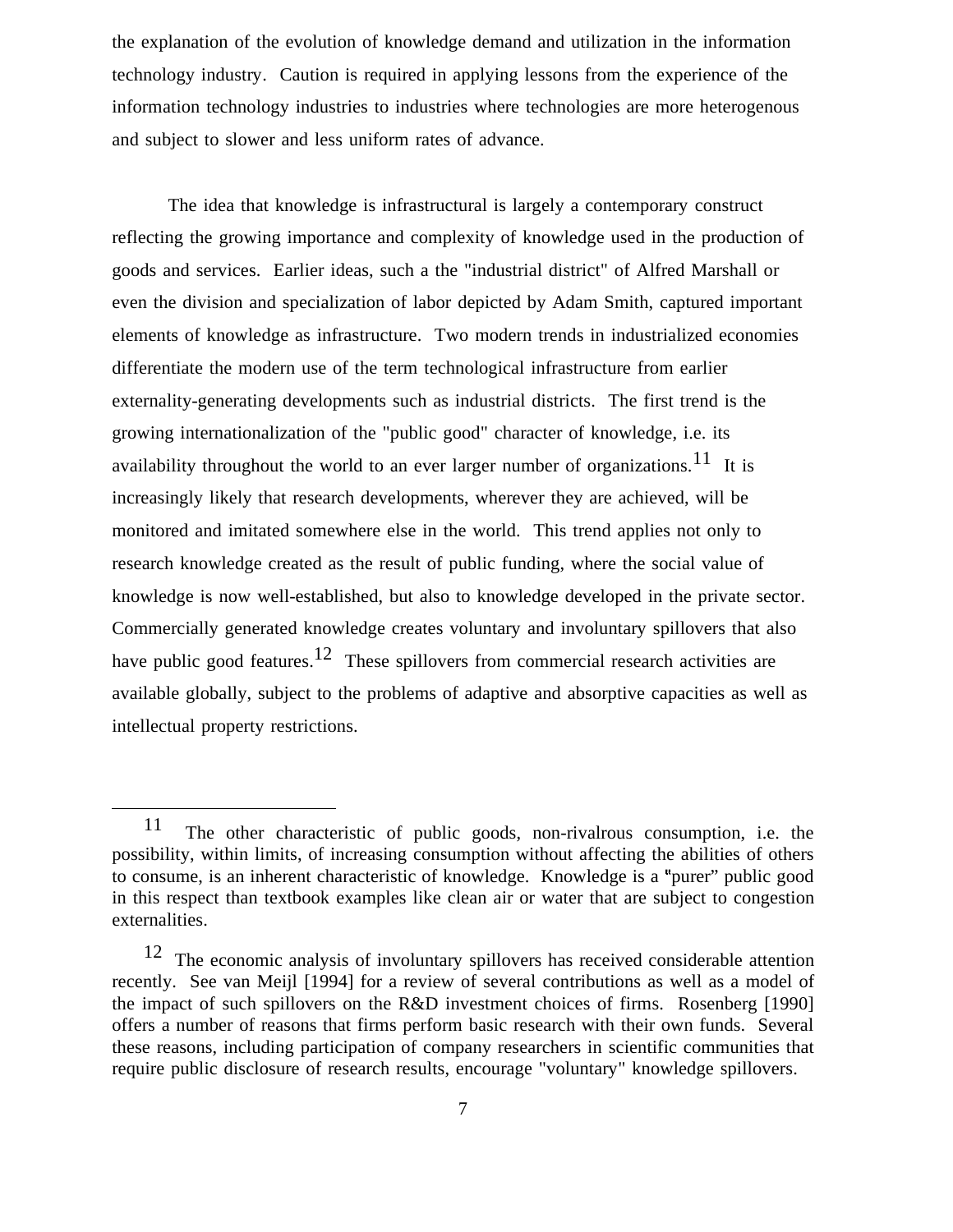The second trend is the increasing importance of capabilities for imitating, adapting, reproducing or independently recreating knowledge first "discovered" or generated" elsewhere. This trend is directly related to the growing commercial use of scientific and technical knowledge as an input in product and production process innovation.<sup>13</sup> Because a vast amount of knowledge has become available, the relative importance of capabilities for utilizing and accessing this knowledge has increased so much that it may now be said that capabilities to access knowledge are essential to its infrastructural character.14

The growing significance of capabilities for accessing knowledge suggests a reorientation of the analysis of technical change toward the study of barriers and enabling mechanisms for such access.<sup>15</sup> The same re-orientation is implied for the study of infrastructure. Thus, despite the continue importance of infrastructural investments in generating new knowledge as a public good, more attention should be devoted to barriers and enabling mechanisms for knowledge utilization. This chapter examines how technological trajectories and technical interface methods contribute to the creation of a technological infrastructure in the information technology industry. Other mechanisms, however, in the areas of intellectual property and methods for financing technological progress deserve equal standing in a complete picture of the technological infrastructure of the information technology industries.<sup>16</sup>

The infrastructure created by the public good character of knowledge has an influence on industrial structure. In particular, the extent of asymmetries in the

13 Kuznets [1966] argued that the development of "science-based industry" was an epochal change, distinguishing our modern era from the past and unrivaled since the development agricultural cultivation in its impact of economic growth.

14 See Cohen and Levinthal [1990] and Barabaschi [1992].

15 See David and Foray [1994].

16 For example, see Mowery and Steinmueller [1994] on the effect of the 1955 consent decree which led to the release of AT&T's intellectual property in semiconductor technology. The ability to finance new enterprises has a major impact on whether existing enterprises can extend their control over new knowledge without challenge from competitive entrants.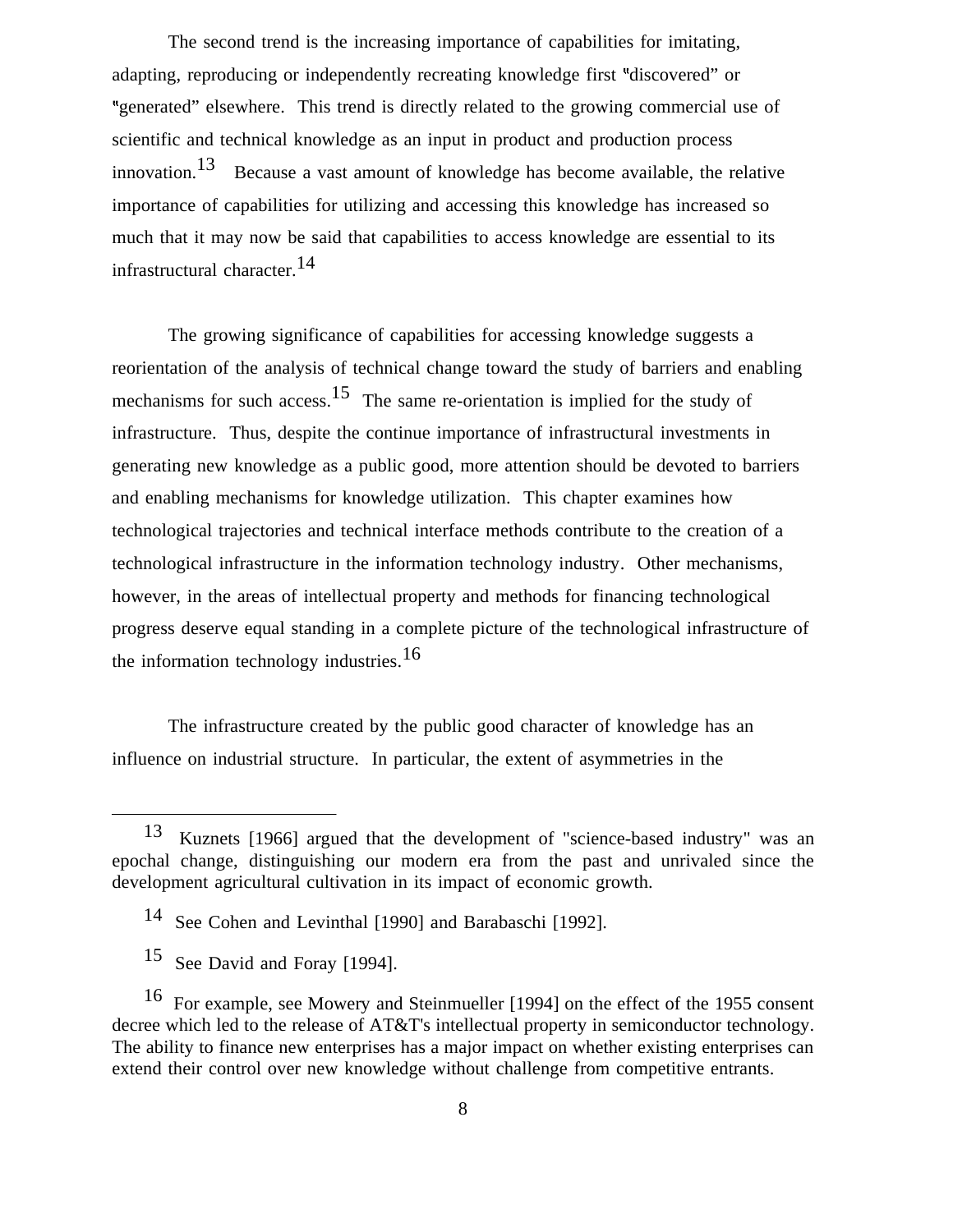accumulation of knowledge and capabilities seems to be one determinant of patterns of competitive entry and the ability of incumbents to retain a technological lead over new entrants. In several segments of the information technology industry--computer subsystems, personal computers, and semiconductors--substantial competitive impetus comes from new entrants. Competitive entry highlights the nature of "involuntary" spillovers from commercial activities that create a technology infrastructure without explicit coordination mechanisms. Although accumulation of capabilities through involuntary spillovers, entry, and lack of explicit coordination is one means of stimulating technological progress and competitive fitness, it is not necessarily the only method. Other industry segments such as telecommunication switches, large computer systems, and massive software projects may require knowledge accumulation *within* a single large enterprise. Moreover, it is clear from international comparisons that different industry structures may generate comparable innovative capabilities.<sup>17</sup> As a result of these qualifications, this chapter does not attempt to create a normative theory of what industry structure is best suited for exploiting the infrastructure that arises from involuntary spillovers of knowledge. Instead, it has the more limited purposes of demonstrating how such infrastructures come to exist and tracing some of their impacts.

To summarize this introductory discussion, the traditional idea of infrastructure has proven enormously useful in mobilizing public support for constructing transportation and communications links and, more recently, for the public funding of research within industrialized nations. While infrastructures are always characterized by positive externalities, they are not necessarily entirely based upon publicly funded research that leads to public goods. Knowledge that is developed in the private sector is often imperfectly "appropriated" by its creators and spills over to other enterprises and these spillovers persist over a long enough time so that they allow slower moving processes like the creation of new enterprises to operate.

17 See Steinmueller [1988] for an argument that this is the case with the U.S. and Japanese semiconductor industries.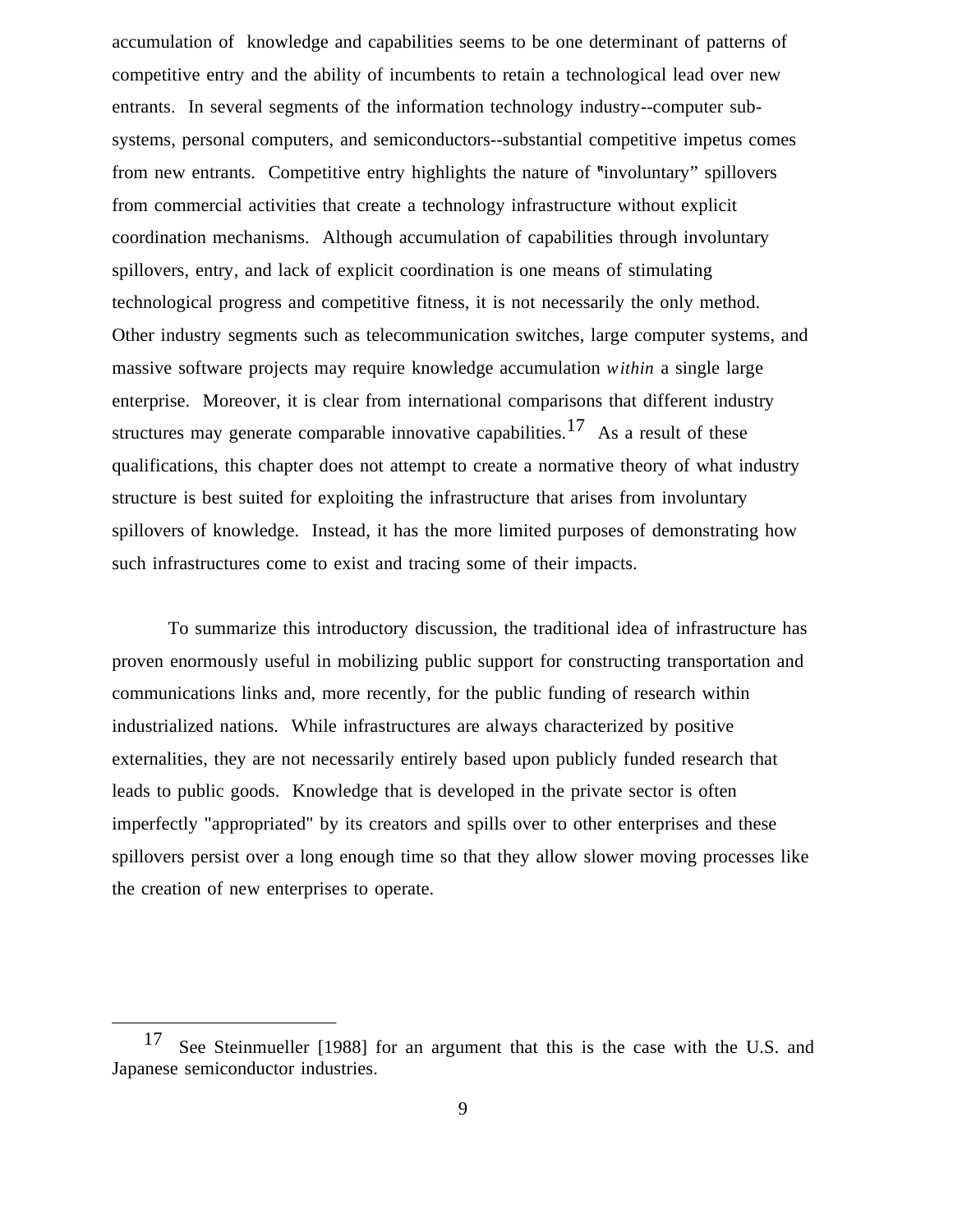The main theme of this chapter is that technological infrastructure in several of the information technology industries involves substantial contributions from the involuntary spillovers of knowledge in the process of creating and using such technologies. This method is illustrated with examples drawn from the computer and integrated circuit industries where significant involuntary spillovers of knowledge have influenced technological progress and industry structure. The implications of these examples for our understanding of the influence of infrastructure on horizontal market structure and competition policy are explored from a general viewpoint. Vertical market structure influences of infrastructure are also examined with a further example highlighting the role of interface compatibility standards. The chapter concludes by identifying some unresolved issues and qualifications that suggest new directions for research and policy.

## A Retrospective View of the Development of Infrastructure in the Computer Industry

Whatever page one selects from the early history of digital computers, one finds a solitary researcher or a team working in a university setting and with government support to translate the abstract idea of a stored program digital computer into working electronic circuitry.<sup>18</sup> This history is, however, subject to some important qualifications. While one may trace the path of development of the digital computer from the university research laboratory to the commercial products of Burroughs and IBM, the latter company had, during the 1920s, developed commercial applications for automated data processing using the electro-mechanical technology of tabulating card punches, readers, sorters, collators, and accounting engines. Among the legacies of this earlier history was the use of tabulating cards as input and output media. For IBM, however, the earlier experience had provided a more important advantage--a unique insight into how data processing equipment could be utilized in the business environment. The integration of previous data-processing methods with the use of digital computers highlights an under-appreciated

18 See Flamm [1987] and [1988] for an economic history and Ritchie [1986] and Williams [1985] for a more general histories of these developments.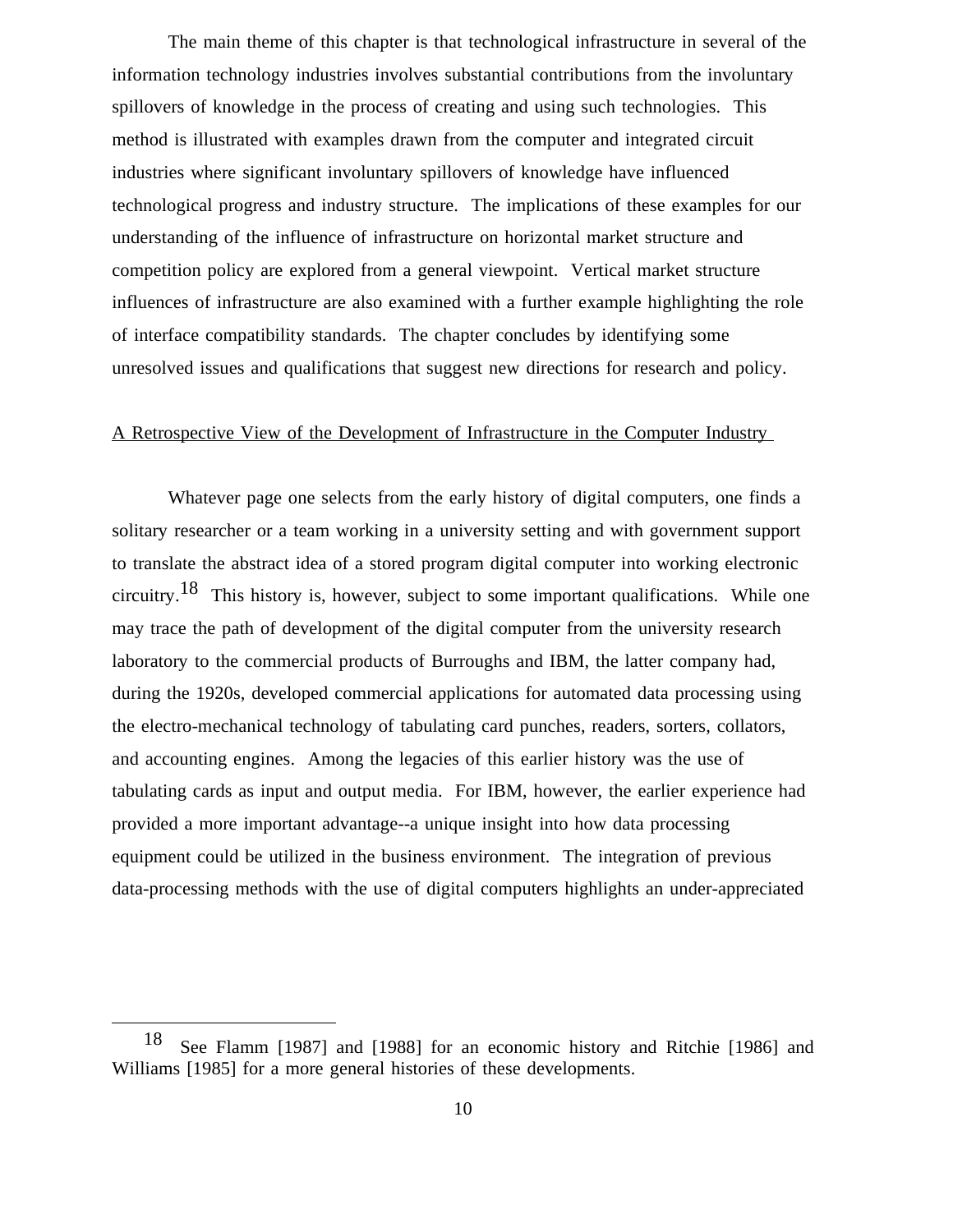characteristic of technological change is that the initial implementation of new technologies have little relation to their ultimate use.19

The computer, as developed with government support, was essentially a scientific instrument serving as a substitute for human "computers" in the calculation of reference tables for scientific and military application. Transforming this scientific instrument into an engine for the everyday processing of data streams originating from the operation of business enterprise is now seen as an obvious and "derivative" application of computer technology.<sup>20</sup> In practice, however, this application required a decade of experimentation before it could be systematized in the development of the IBM/360 and the competing mainframe computer offerings of IBM's rivals.21

IBM had learned from its previous experience that commercial applications of dataprocessing were largely focussed on "data reduction" rather than "data generation." Much of the use of computers as scientific instruments was devoted to the solution of discrete approximations of continuous mathematical functions that generated an output stream of data larger than the input stream. By contrast, in commercial applications, the incoming stream of data is larger than the output stream. The punched card, which had played a secondary role to paper tapes or direct "hard wiring" techniques for programming early computers became the basis for IBM's commercial computers because it was well

19 Rosenberg [1976] makes the general point while Ceruzzi [1986] develops the specific case of the computer industry.

20 See Ceruzzi [1986]. Ceruzzi quotes one of the pioneers of the computer industry, Howard Aiken, as claiming "...if it should ever turn out that the basic logics of a machine designed for the numerical solution of differential equations coincide with the logics of a machine intended to make bills for a department store, I would regard this as the most amazing coincidence that I have ever encountered," Aiken [1956].

21 See Pugh, Johnson, and Palmer [1991].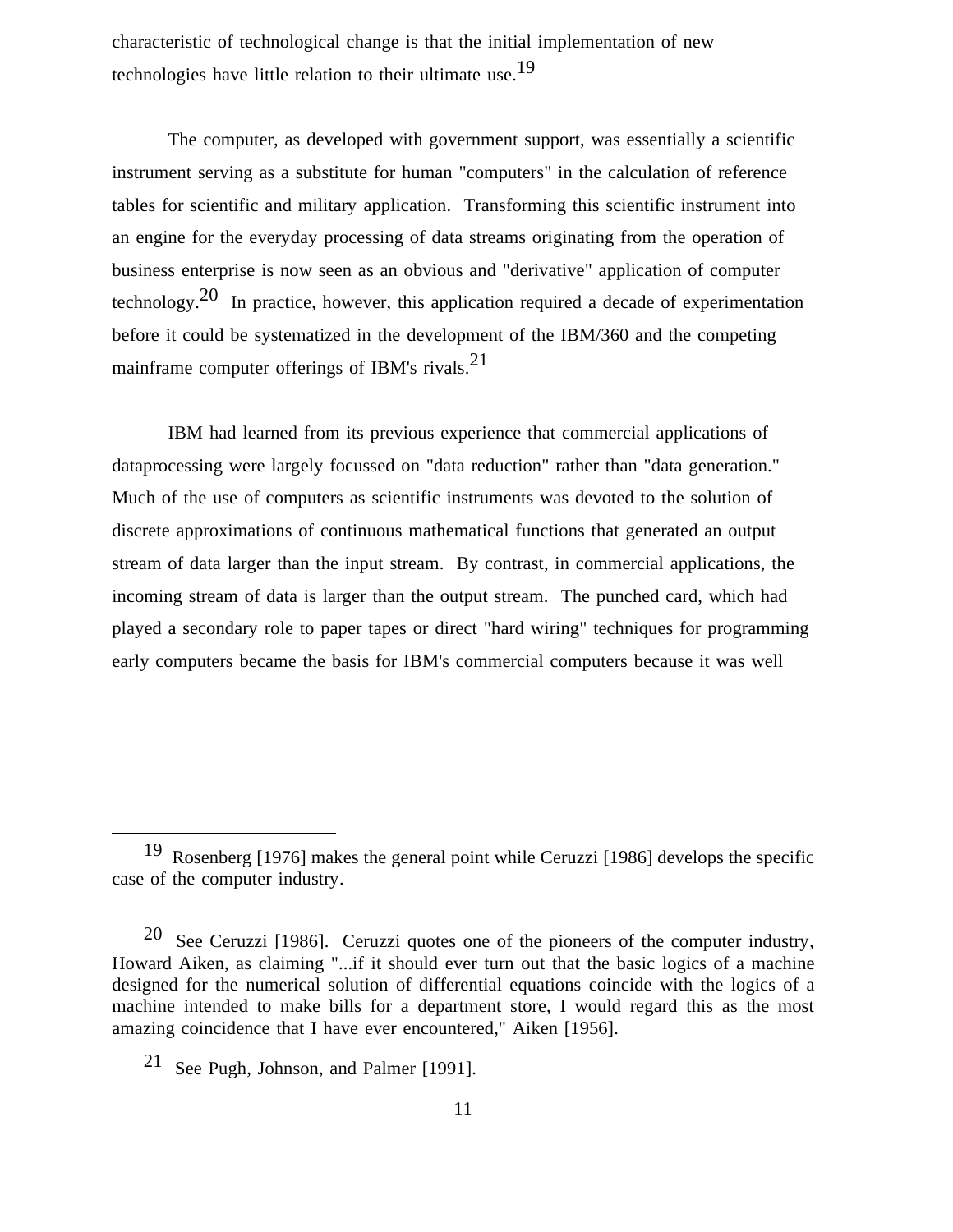suited (and previously developed) for the creation of large scale input data streams and thus had a persistent influence in the development of commercial digital computers.22

In addition, the data reduction role of computers suggested a particular organizational model for their use. A commercial enterprise often generates data through a geographically extensive network of operations. Data processing activities required centralization to properly utilize the capacity of the relatively expensive digital computer, but centralization was also the consequence of past experience in the commercial operation of data reduction in data processing applications in banking, insurance, and other commercial applications of data processing. In these applications, media (such as punch cards magnetic tape, or optical readable paper forms) were physically transported to central locations for data processing. This operating procedure generated important "bottlenecks" whose expansion would offer technological improvements as data processing was further automated using the digital computer. One method of widening the bottleneck of physical transport of paper input streams was to decentralize the input of data through the use of "remote job entry" stations connected through telecommunication links. In other words, the bottlenecks of centralized data collection provided an incentive for the development of new computer hardware that would reduce costs, speed transfer, and increase the reliability of the data stream. The existence of a bottleneck served to define a standard of performance for existing technologies by which alternatives could be assessed.23

The central role of the punch card as input medium and "data reduction" as operating procedure have important features of an infrastructure. The punch card provided a known standard for the encoding of streams of data while the problems of centralized data collection and data reduction provided a comprehensible target for innovative efforts

22 For three decades, most of the data that flowed into large computers was packaged in columns of 80 characters, the length of a punched card, and even today many data display terminals are designed with displays 80 characters in width.

23 See Rosenberg [1976] for a discussion of the relationships between technological bottlenecks and trajectories of technological improvement.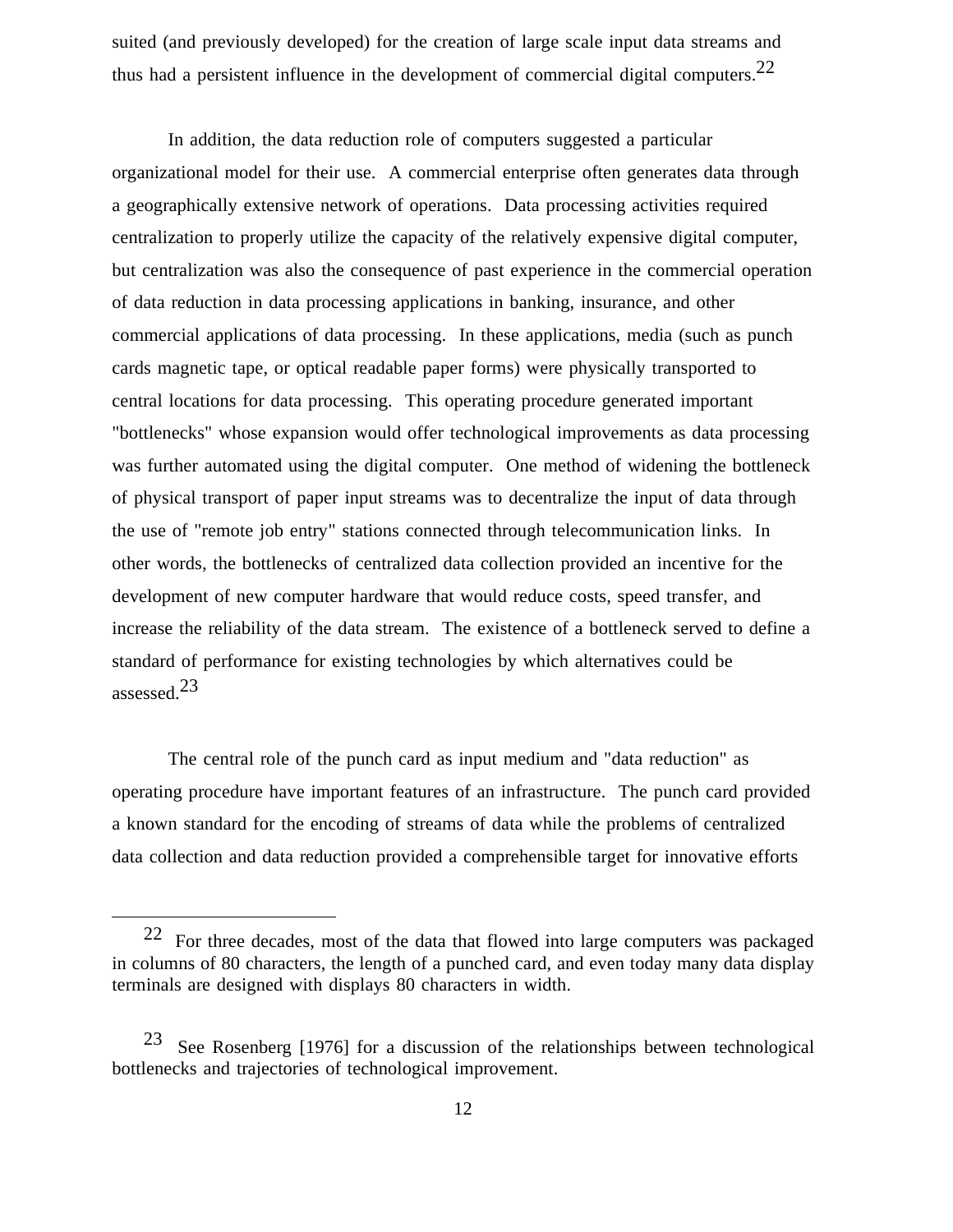as well as a variety of defined interfaces or links among sub-systems. Moreover, the incorporation of these media into organizational routines meant that their use was persistent and growing over time as more commercial enterprises adopted these methods.

The variety of technological solutions created within this framework, in turn, created a foundation for further technological improvements. "Remote job entry" stations would become interactive data terminals where data could be entered directly under the control of "time shared" central computers and the physical transport of data entry media was often replaced by increasingly sophisticated telecommunications links for the transfer of data. These improvements were, to an important extent, motivated by the bottlenecks of data transfer and served to define a trajectory for improvements. They were also only one of the bottleneck and improvement trajectory mechanisms that operated in the commercial development of digital computers. Others that were important were the development of minicomputers for real time control of industrial equipment which widened the bottlenecks of input channels to the large computer, the development of faster and higher capacity mass storage devices such as the magnetic disk which served as a means of widening the bottleneck of a fast and reliable temporary storage method for program instructions and data, and the continued improvement of magnetic tape storage devices which widened the bottleneck of the punched card itself by offering inexpensive and faster mass storage. Each of these subsystems were connected to digital computers through interface specifications defined by computer manufacturers but that nonetheless became points of entry for competitive products.

#### Integrated Circuits and Digitization

The invention of the integrated circuit (IC) in 1961 opened another important trajectory in the information technology industries. The IC was initially a "niche" device whose early applications, such as the guidance control units for intercontinental ballistic missiles, justified a relatively high cost per electronic logic function to deliver reliability and miniaturization performance. During the 1960s, this cost fell dramatically, so that by the end of the decade, a new company, Intel, was formed with the aim of developing a solid state computer memory that would be price competitive with magnetic core memory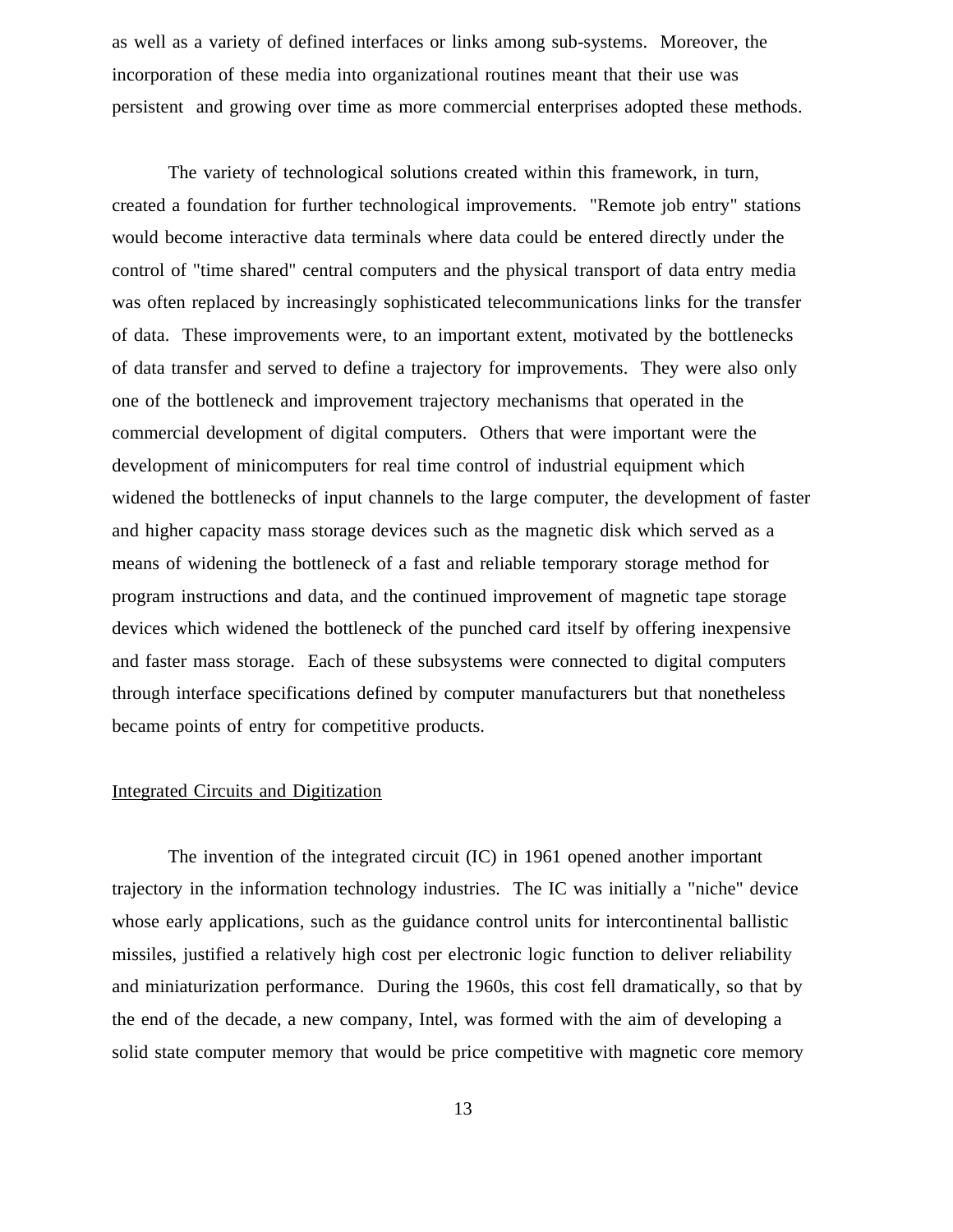sub-systems for mainframe computers. Like the data reduction trajectory described above, the trajectory of IC improvement served to focus attention on the opportunities for new applications. The bottleneck in this case was the cost and time required to develop electronic systems.

One of the most influential developments in conversion of electronic signals to streams of binary data or "digitization." While digitization was already a well-established principle in the design of electronic systems, it gained enormous impetus from the cost reduction of logic elements in integrated circuits. A leading authority of the mid-1970s summarized this development by the maxim that it "invalidates the traditional goals of logic design," most of which were related to the minimizing the number of circuit elements.24 The number of such elements had to be minimized because the costs of the electronic system were directly proportional to the number of electronic components required to perform a single operation.<sup>25</sup> With transistor technology a handful of components were required for every elementary application; with the first ICs dozens of operations could be performed with a single component, and soon thereafter thousands of such operations could be performed by a single IC.

The particular set of skills associated with digitization have become a central feature of electronic system design across a very broad spectrum of applications. Where electronic system designers previously approached each design problem as having unique requirements that required an integrated design, digitization has allowed the designer to compartmentalize design problems into stages or sub-systems that communicate with one another using a relatively limited set of interface methods. The set of design skills, and the menu of available IC devices for implementing designs, has accumulated steadily for the past two decades so that the designs of almost all electronic systems, regardless of

24 Blakeslee [1975], p. 15.

25 See Braun and Macdonald [1982], p. 99 for an excellent discussion of this problem whose severity set definite technological limits to transistor-based electronic systems.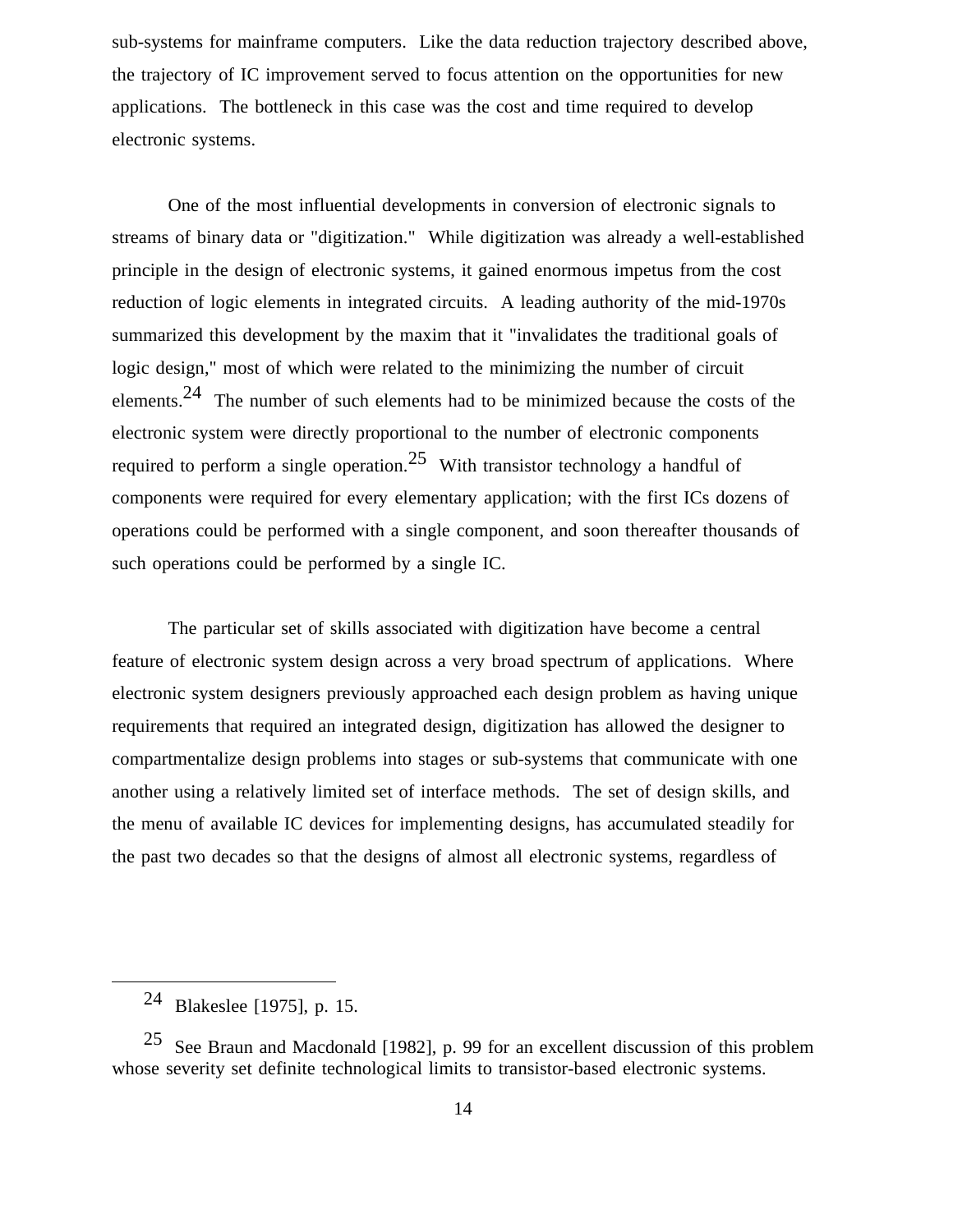level of complexity, are now implemented using such design methods. <sup>26</sup> These techniques are likely to persist indefinitely due to the convergence of information transmission and storage methods noted in the introduction to this chapter. Digitization has had a marked effect in creating a common focus for the product and process innovations of the integrated circuit industry, and has been particularly important in achieving user acceptance of new products. The technical compatibility of new products is greatly facilitated by the evolution of a common approach, digitization, to the construction of electronic systems. This approach has created both substitution and complementarity relationships among ICs regardless of their manufacturer.

Digitization has thus created the sort of knowledge spillover from commercial activities that we have identified as infrastructural in being both persistent and creating widespread involuntary knowledge spillovers. A new entrant may examine the range of available products and the possibilities for new applications and devise a product innovation strategy that fills a new application need or establishes a new market niche, often without any need to be concerned about claims of intellectual property since the variety of feasible techniques is very large.<sup>27</sup> Despite the strong position of existing producers, the process of entry in the IC industry has continued, at a varying pace, for over two decades and despite recurrent predictions that additional new entry will be foreclosed by entry barriers from accumulated experience, the growing costs of state of the art facilities, or the profusion of available product solutions.

26 This development was summarized by one industry pundit, Nicholas Negroponte, with the aphorism; "There will be many more MIPS in the nation's appliances than in its computers." (MIPS is million-instructions-per-second, a standard measure of computer power). Brand [1983], p.5.

 $27$  The technologies for manufacture of ICs are, however, better protected and entry increasingly requires a strategy of innovation to gain access to established knowledge, see Mowery and Steinmueller [1994].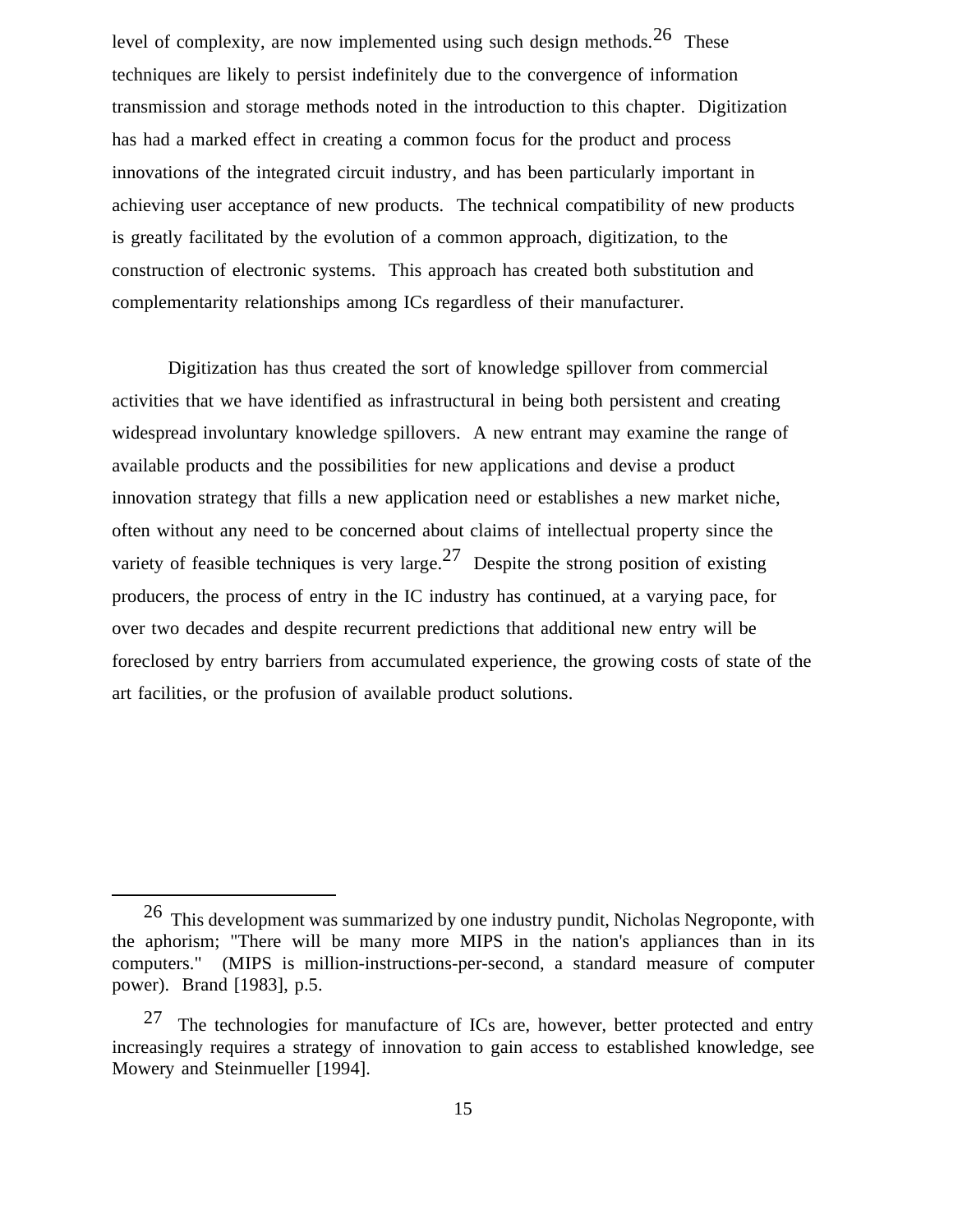### Implications for Our Understanding of Infrastructure

The examples from the technological history of computers and integrated circuits have important implications for how we view the economics of infrastructure. After its initiating role, public investments in the development of digital computer technology were displaced by evolution along a "trajectory" of improvement defined by the "focussing devices" of data reduction underlying the commercial application of digital computers and the interactions among the subsystems comprising the digital computer. Throughout these developments, public funding continued to play important roles in the creation and standardization of programming languages, the development of data communications technology, and the improvement of digital computers through the use of transistors and integrated circuits. Nonetheless, the rate and direction of innovation in the computer industry was powerfully influenced by the logic of "data reduction" and subsystem integration which were fundamental characteristics of commercial data processing applications and the evolution of the digital computer as a "system" with accompanying bottlenecks and complementarities.

Similarly, the early funding of IC research from the sales of high performance devices to the U.S. Department of Defense set in motion the development of the IC as a practical commercial device and provided the U.S. with important first mover advantages in this technology. Nonetheless, the subsequent history of the IC industry has demonstrated that this first mover advantage was insufficient to preclude entry, either by strong foreign competition or by a succession of domestic firms in the U.S.<sup>28</sup> The inability to retain a first mover advantage was the outcome of several developments, two of which were the development of a limited number of interface methods for linking ICs together to make electronic systems and the, related, growing significance of digitization as a design principle in the creation of electronic systems. Digitization has permitted users (electronic system designers) to rapidly understand and accept new product innovations and has provided a framework for product innovation.

28 See Steinmueller [1988], Okimoto, Sugano, and Weinstein [1984] and Braun and Macdonald [1982] for accounts of this history.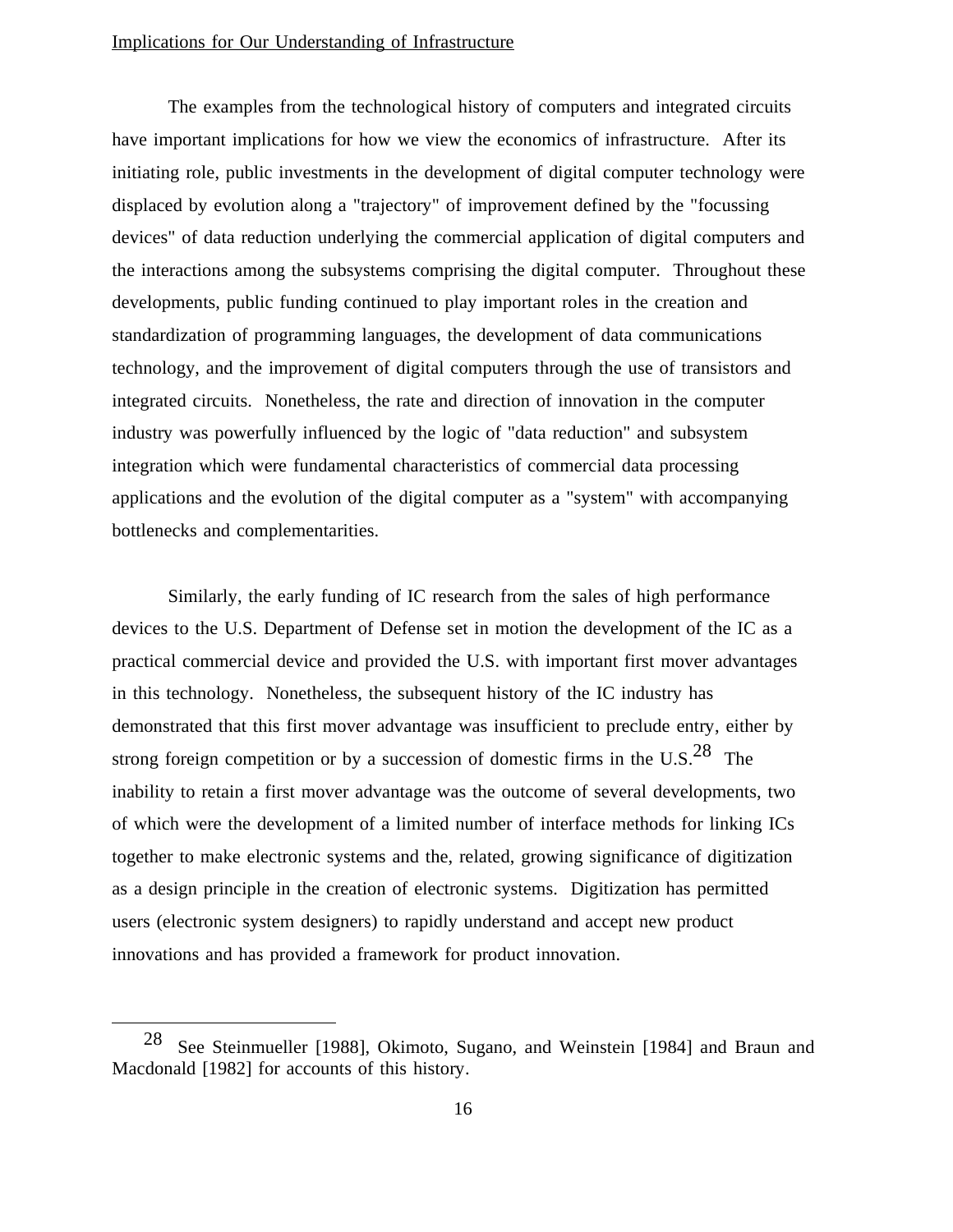From an economic perspective, the knowledge generated from attempts to manage data streams in order to achieve data reduction and to advance digitization as a principle of electronic system design were very imperfectly appropriable. The requirements for standardizing data flows and creating "compatible" subsystems were the points of entry for competing products in both the computer and IC industries. Knowledge of the performance of the existing techniques was available to anyone that had experience with actual commercial applications. In short, the broad diffusion of technology brings with it a widespread knowledge of the limits of existing solutions and the corresponding opportunities for improvement. It is therefore not surprising that this process should encourage that the entry of enterprises offering improvements within the framework of existing methods.

The inability of incumbents to dominate these new developments is largely explained by the dynamics of product improvement. New innovations often appear in implementations that are only tangentially related to the eventual implementations based upon incremental improvement. For larger enterprises, the landscape of technological change is often defined by opportunities for significant increments to their sales and profits. In practice, however, few innovative products are immediately able to deliver very significant increments to revenues or profits. Innovations are therefore continuously born at the periphery of economic significance where the largest firms are unlikely to employ their advantages of scale and experience. Experience with these innovations, in turn, create localized knowledge that becomes a source of first mover advantage when such products become successful in the market. This mechanism reverses the competitive advantage of incumbent and entrant, significantly increasing the uncertainty that the incumbent will catch up with the entrant. The risks of the entrant, though still large, are substantially reduced by the existence of accepted solutions and defined trajectories of improvement of these solutions. In the computer industry, these possibilities for entry were enormously facilitated by the modularity of subsystems and the definition of interface methods by which these subsystems could be integrated into larger systems.

Interface methods for achieving technical compatibility are enormously important in the information technology industries as a means of flexibly combining diverse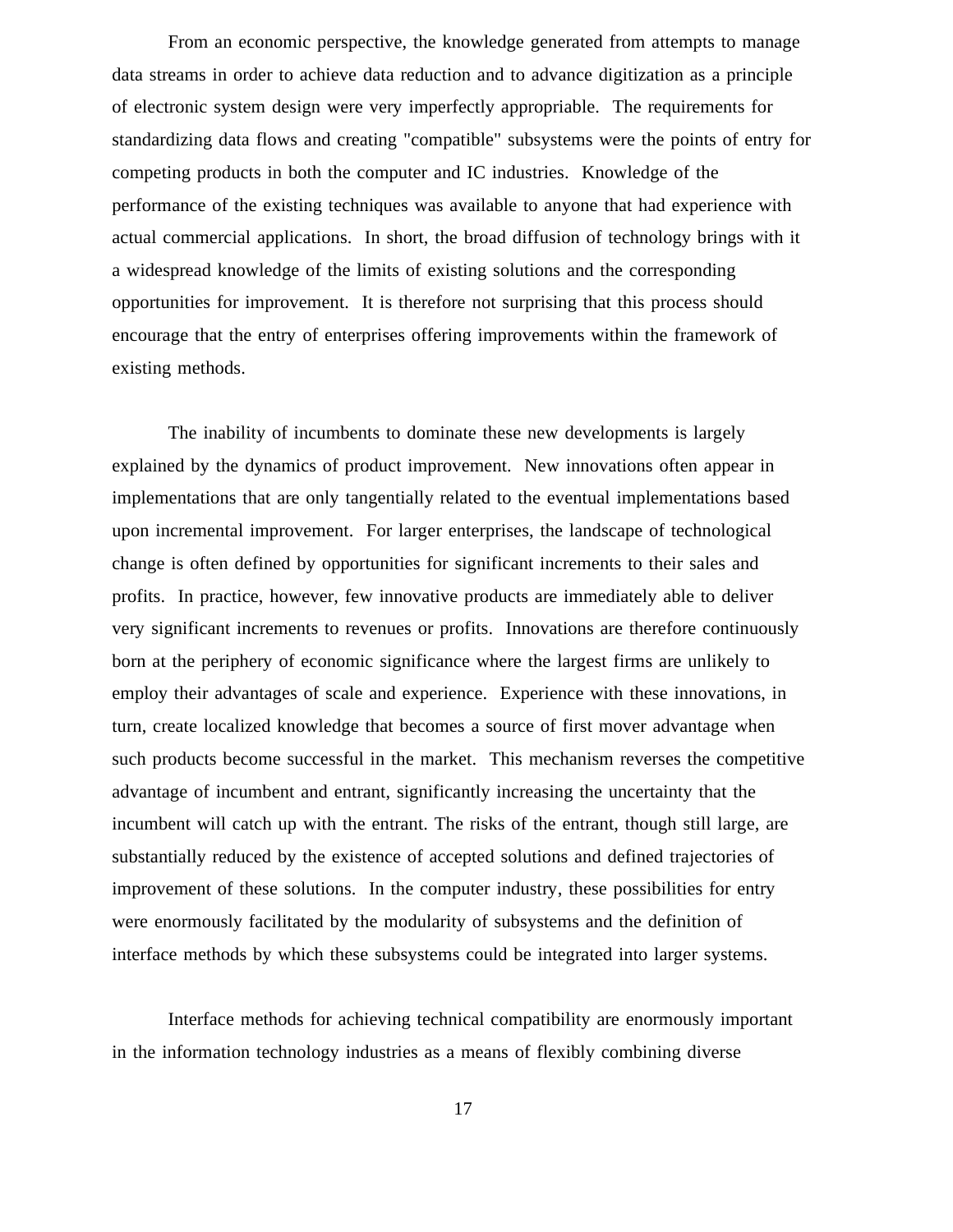collections of components and sub-systems into information processing systems. Interface methods create spillovers that are imperfectly appropriated by their designers and that become entry opportunities for other firms. The entrant benefits from the existence of interface methods since they define a point of market entry and a target for innovative efforts. The range of entrant's innovative opportunities is, however, likely to be constrained by the fact that specific technological solutions, including interface methods, are accompanied by particularities that are implicit or tacit and that only emerge as barriers when entrants attempt variations. For example, the creator of an interface method may or may not choose to anticipate possible improvements in the performance of devices that may be connected to such an interface. One approach to regularizing interface methods is to develop a voluntary standard, a publicly available specification of the interface method, that attempts to completely define the technical requirements necessary for compatibility. In the framework of this chapter, the creation of a voluntary standard for interfaces is a case of transforming an involuntary to a voluntary knowledge spillover. The desirability of this conversion for the interface designer depends upon whether such a voluntary standard will increase their revenues in products embodying or purchased as complements to the standard.<sup>29</sup>

A voluntary standard may not be chosen in an effort to profit directly from the control of the interface method. The "strategic" use of interface methods has a mixed history. During the 1970s, IBM was accused of manipulating interface methods to disadvantage competitors without major harm to its own sales of computers. During the 1980s several companies including Texas Instruments sought control of the technical interface between software and personal computers with disastrous consequences to their computer products. More recently, computer game manufacturers such as Nintendo and Sega have sought to control interface methods for their products without apparent harm to their commercial success. It is difficult to conclude from this experience what choice a business enterprise should make with regard to control of interfaces. Similarly, the public welfare implications are uncertain. Control of compatibility interfaces is a means of appropriating quasi-rents that might otherwise be competed away by competitive

29 See David and Steinmueller [1994] for further discussion.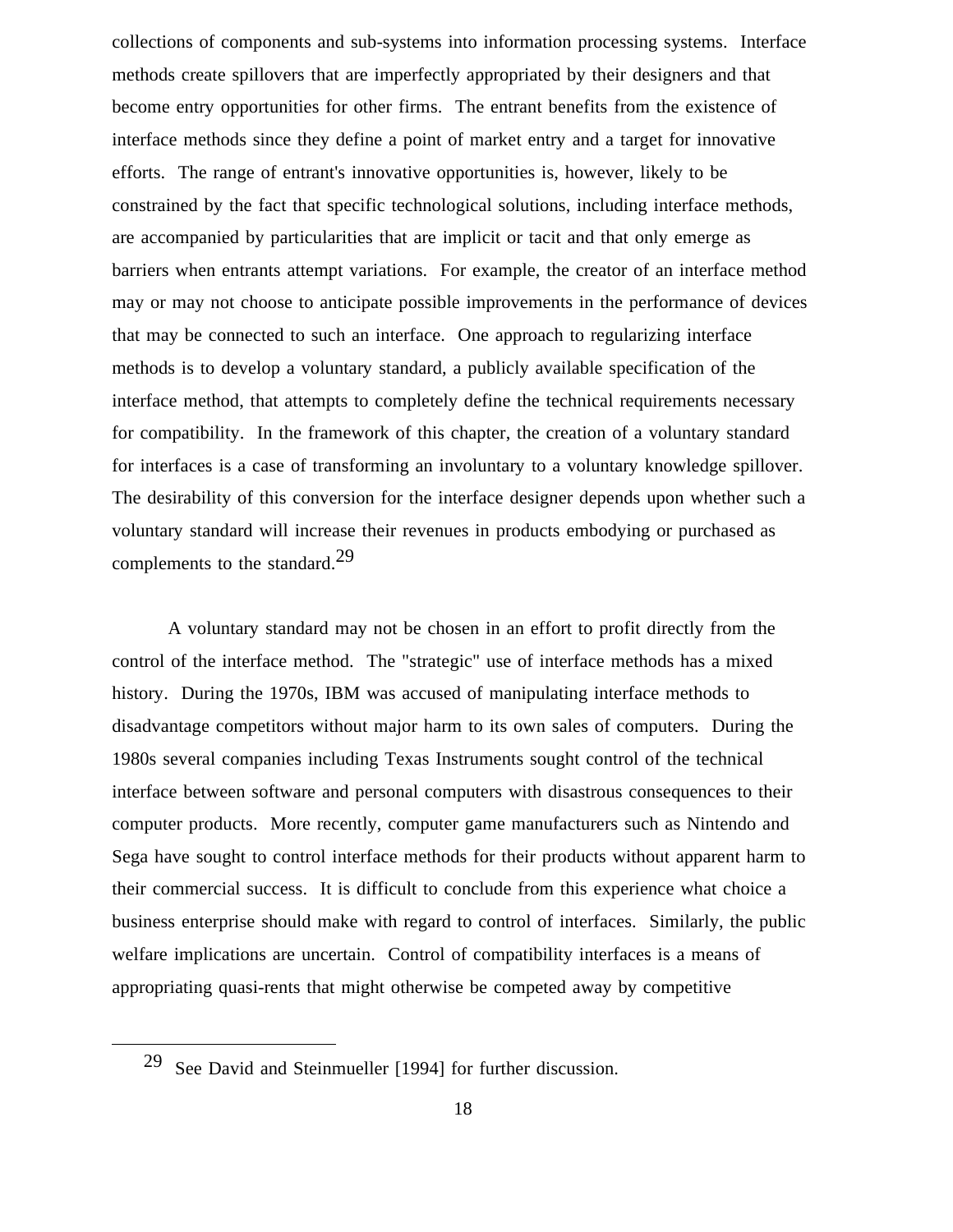opportunities, but these quasi-rents may finance innovative improvements that deliver higher levels of public welfare in the future.30

### Implications of Technological Infrastructure for Industry Structure

The externalities created by involuntary knowledge spillovers that are a central feature of important segments of the information technology industry have implications for industry structure beyond the specific issues of interface methods. With respect to horizontal structure, involuntary spillovers must be examined in relation to the economies of scale that are typical in the information technology industries. In examining vertical structure, the existence of spillovers complicates the competitive process by creating the potential for vertically related firms to vie for profits from the control of markets or technological leadership. The existence of a common infrastructure reduces the determinacy of vertical structure, bringing "component" suppliers into competition with "system" producers because the effect of the common infrastructure is to blur distinctions between components and systems. The horizontal implications of the technological infrastructure are examined first, and in general terms. This is followed by a discussion of vertical implications using the example of personal computers.

Cost reduction through accumulated production experience, or learning, is a common feature in manufacturing industries generally, and many of the information technology industries in specific. While learning often provides advantages to incumbents that can exploit their previous investments in building sales and distribution networks to

30 The term quasi-rent is used here to designate the existence of economic profits in excess of competitive returns that exist by virtue of an "artificial" barrier to competitive entry. In the case of interface compatibility standards it is assumed that market incumbents may disadvantage potential entrants without doing themselves serious damage in competition with other incumbent producers, i.e. their choice does not lead to a marked deterioration of the technical quality of product available to purchasers. In addition, it may be the case that an incumbent has accumulated market power relative to rivals through mechanisms other than the technical qualities of its product such as superior sales and marketing efforts. In this case, the use of interface stations to generate quasi-rents is an extension of the market power originating from other sources.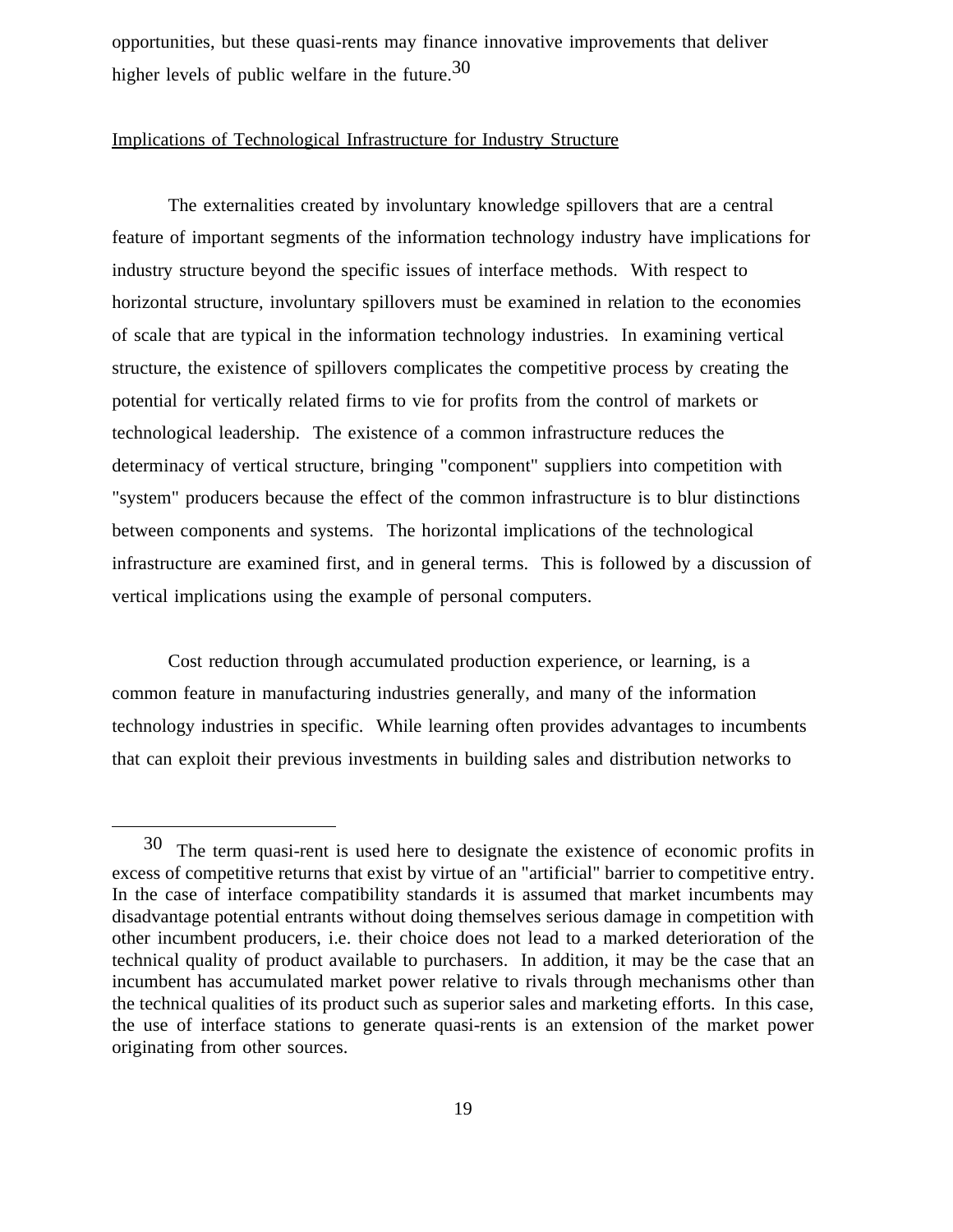rapidly increase cumulative output, learning will also offer cost advantages to any firm that is able to rapidly increase its share of a market relative to competitors. Static economies of scale occur when increases in current output result in less than proportionate increases in total cost so that the average cost of each unit of output is declining. In information technology industries, both dynamic and static economies of scale are often present. Learning related advantages arise from the reduction of the costs of making continued progress through the incremental process described above as well as the accumulation of knowledge of how components can be refined and systems more efficiently integrated. Static scale economies are most often the direct result of spreading fixed product development costs over larger output.<sup>31</sup>

"Unexploited" economies of scale may suggest a public welfare motive for limiting the extent of competition. After all, a single firm can achieve higher levels of cumulative or current output and therefore lower costs, so why not limit competition to assure the greatest possible cost reduction? There are two answers to this question. The first, and simplest, applies to the case of those parts of the information technology industries where product differentiation plays a modest role in competition. Under these conditions, there is a direct tradeoff between the advantages of learning or other dynamic scale economies and the creation of monopoly power and pricing. The impact of "involuntary" spillovers is to limit the realization of such scale economies and it may therefore seem to be in the public interest to limit the extent such spillovers. On the other hand, if products are differentiated, as is most common in the information technology industries, it is unclear which product should receive the benefits of scale--choosing one may lead to an inferior outcome for consumers or disadvantage the industry in international competition. This suggests a negative answer for the question; limiting competition will reduce the variety of products and is therefore likely to provide a solution that is sub-optimal from a social

31 While the spreading of fixed costs is, properly speaking, a static economy of scale, it is often only realized through links to dynamic processes such as positive feedbacks that occur through the adoption process. One common feedback mechanism is that although current period demand is limited, demand over a longer term shifts outward as many users adopt the product and the externalities from the accumulation of specific skills and complementary products encourage further adoption.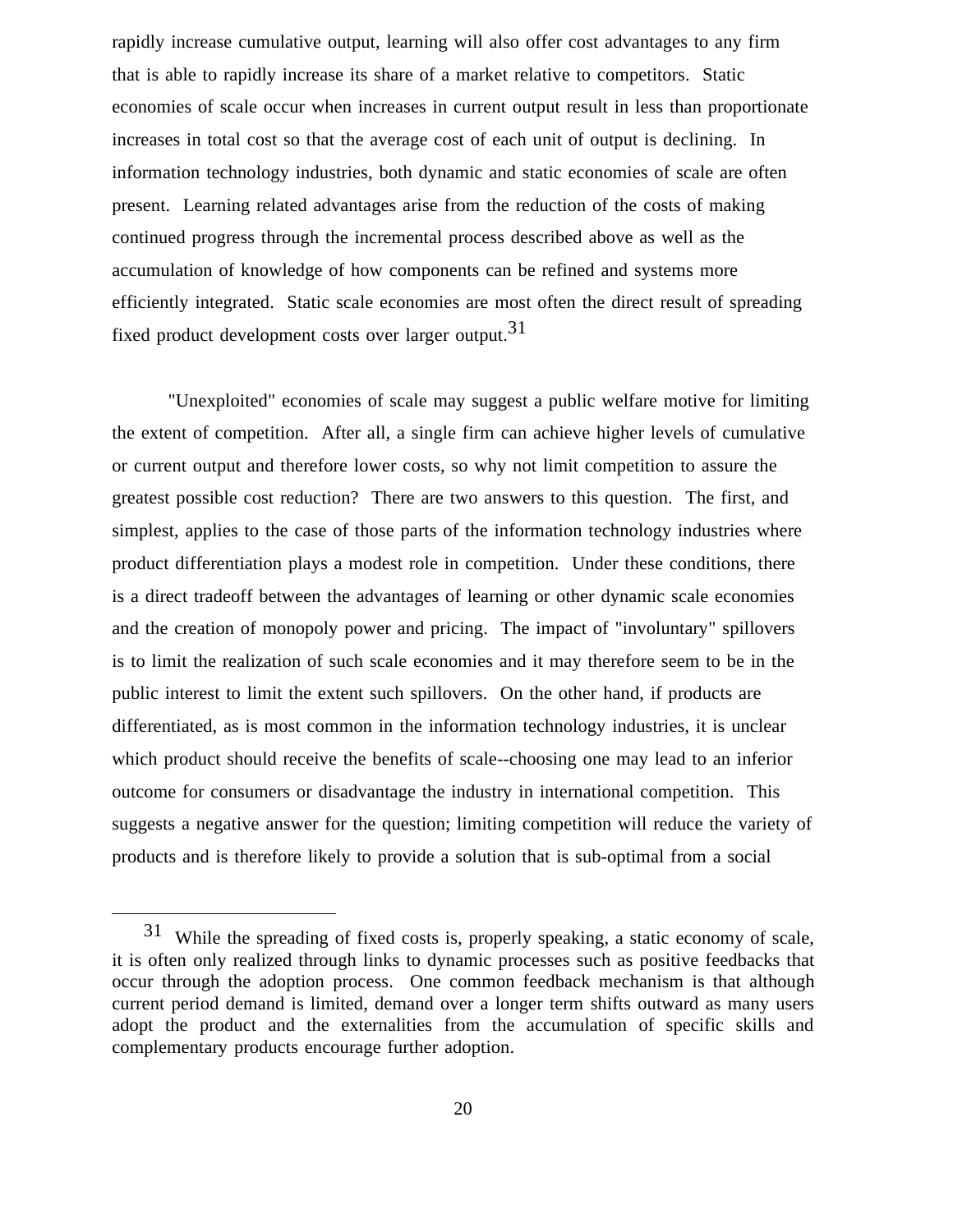welfare viewpoint. The horizontal market structure implications of involuntary knowledge spillovers therefore depends upon the value of product variety--the greater the value associated with variety in terms of customer demand or competitive fitness, the more likely it will be that horizontal structure will be unconcentrated.

Involuntary knowledge spillovers have had a major impact on the vertical structure of the personal computer industry which has experienced a shifting vertical locus of innovative activity. IBM initially sought to establish a commonly recognized standard for the use of microprocessors in small computer systems by adopting the Intel 8088 microprocessor which was also "second sourced" from AMD and eventually other companies. The innovative lead passed upstream to Intel and Microsoft in the next generation of microprocessors based on Intel's 80386 which relied on the interaction between microprocessor and software technology while IBM's contribution to system integration was effectively bypassed by many imitators. IBM's efforts to retake its dominant position with new system architecture with the Micro Channel Bus for connecting peripheral devices such as display monitors and communication ports, failed. At present, the future of Intel's position is subject to uncertainty as Microsoft may choose to develop operating system software that allows other IC companies to devise competing microprocessors and as other IC companies reduce the duration of Intel's first mover advantage. Similarly, although Microsoft's position is reinforced by substantial scale advantages, it faces growing competition from other software companies that have benefitted from the involuntary spillovers that have been generated in the broad diffusion of personal computer systems.

The competition among vertical levels for innovative and commercial leadership has clearly been of enormous benefit to the users of personal computers who have seen steady declines in price per unit of performance of systems available in the market. The example of the personal computer is perhaps the most dramatic in illustrating the role of "involuntary" spillovers in encouraging competition and entry in "upstream" industries, but it has been reproduced, on a smaller scale, in many related information technology markets such as mass storage devices, printers, and display technology. This example

21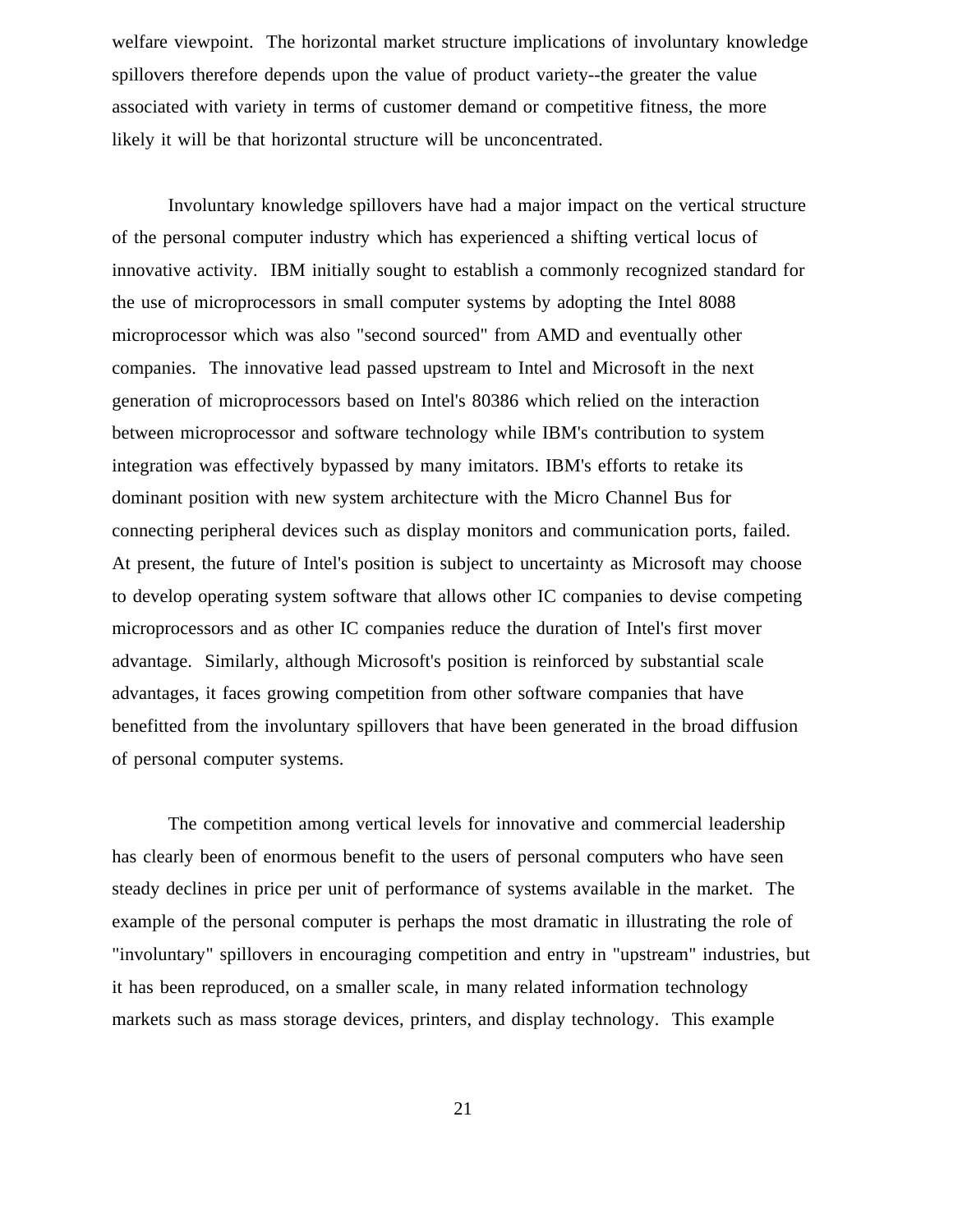suggests the potential value of encouraging competition despite the apparent gains available from scale advantage.

This discussion of the implications of infrastructure for market structure indicates provides a basis for understanding the competitive intensity of information technology industries despite the interests of individual firms in building and sustaining market power. The most important features of the information technology industries are the continuing rapid incremental advance of enabling technologies (e.g. integrated circuit, magnetic storage, and optical) and the potential for entry that can be simultaneously imitative (creating products that can be recognized as similar to those already serving useful purposes) and progressive (creating products that improve upon the performance or capabilities of existing products). In response to these features of the enabling technologies almost all firms in the information technology industry have pursued a similar two-part strategy. The first part of the strategy involves either being among the leaders in introducing new products or being a "progressive" imitator; both outcomes produce temporary quasi-rents that encourage further entry and competition. The second part of the strategy employs compatibility with existing systems and encouragement for the development of complementary products that will enlarge the market and prolong the life of the innovation before its competitive advantage is dissipated through imitation. Ideally, the second part of the strategy which contributes to persistence of an innovation and thus its attractiveness for competitive imitation, will be reinforced by positive externalities originating in the creation of complements and the widespread adoption of the innovation that stimulates more widespread adoption.<sup>32</sup> This two part strategy is a direct response to the involuntary spillovers that characterize the technological infrastructure of important sectors the information technology industry. Without these spillovers, both

 $32$  The positive externalities generated by widespread adoption include the creation of human capital that is specific to a particular innovation, the reduction of uncertainty of potential adopters (who can observe that many others have chosen the solution and thus infer that it much be workable), and, for hardware, the likely reduction of input costs as suppliers compete for the larger market. All of these externalities contribute to the persistence of a technology and thus to its infrastructural features when the creator is unable to capture all of the returns from this process.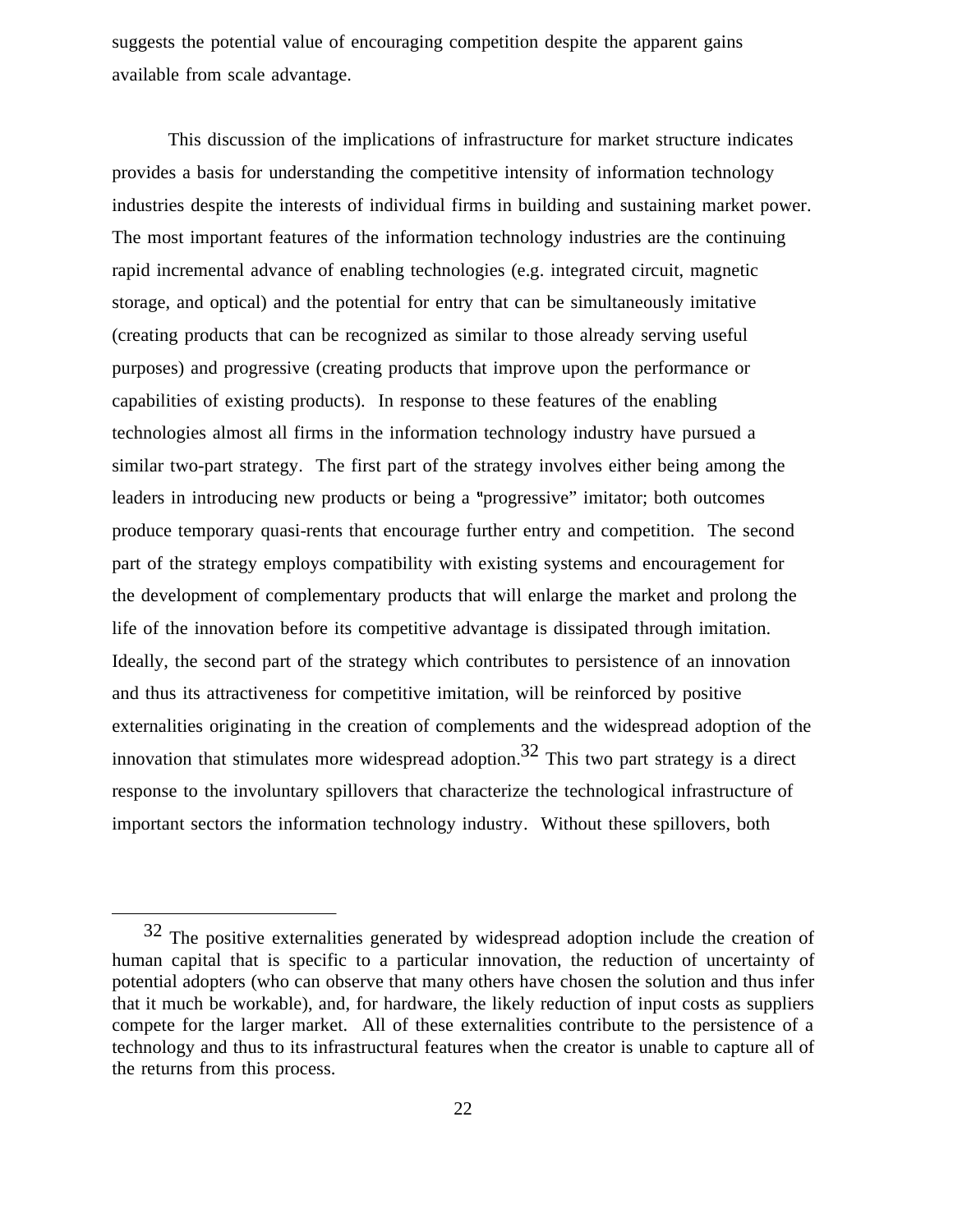industry structure and competitive strategy would be different in the information technology industries.

Throughout this discussion the part of technological infrastructure based upon abstract knowledge has been in shadow, existing only in the background of a dynamic process that was largely determined by the innovative activities of commercial enterprises and the involuntary spillovers of knowledge that occur in the course of these processes. This emphasis has been intentional. While it is possible to identify very specific contributions of publicly funded research to the improvement of integrated circuits, software, and even personal computer systems, much of the technological infrastructure in the information technology industry has emerged from commercial development activities.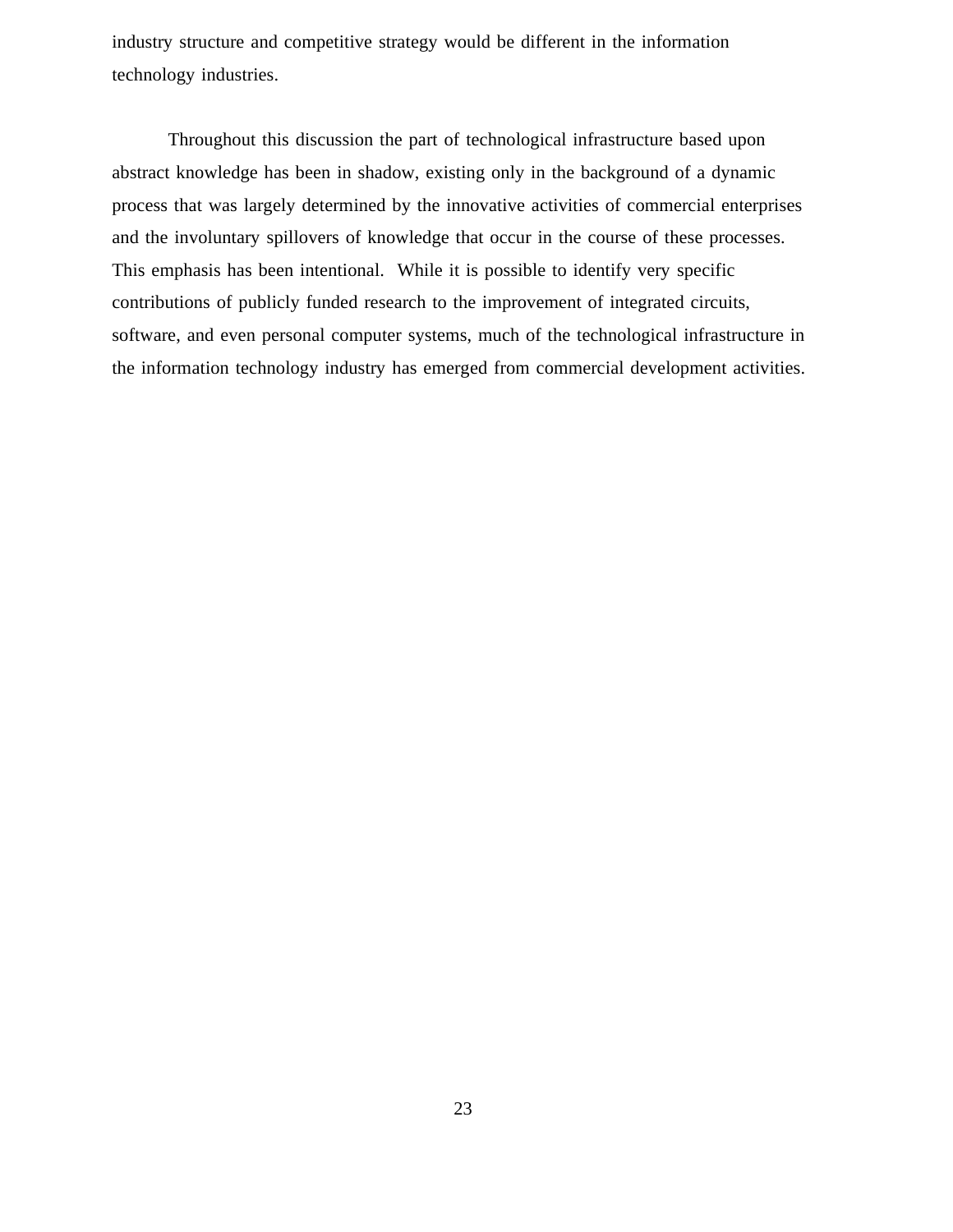## Is Information Technology Industry Experience Applicable to Public Policy or to Other Industries?

This chapter has stressed the role of involuntary spillovers between enterprises in the information technology industry as a fundamental source of technological infrastructure. Such involuntary spillovers may occur at a very practical level such as our example of the experience with data reduction as an impetus to incremental technological change which is closely related to an economic view of the relation between learning and technological progress. Particularities have played a large role in our description of the operation of the technological infrastructure of the information technology industry. Nonetheless, it is such particularities that establish the practical foundations for commercial progress in the industry.

Several public policy conclusions follow from accepting that "involuntary" spillovers" are an important characteristic in the information technology industry technological and competitive performance. It seems straightforward to conclude that public policies encouraging such spillovers are desirable. Alternatively, one may not know how to effectively increase such spillovers but it may be possible to prevent their reduction. There are, however, two problems with this conclusion. First, interventions that seek to preserve such spillovers are equivalent to policies that would prevent the extension of private property rights in the development of knowledge despite the role of such property rights in providing an incentive to create knowledge. Here, there is no easy solution. Existing systems of intellectual property rights were shaped by the dominant technologies of earlier eras and it is likely that reforms that expanded such rights in the area of information technology would stimulate research undertakings. Moreover, it will be unclear *ex ante* whether any particular reform will substantially interfere with the involuntary spillover characterizing the information technology industry. The variety and frequency of both incremental and major innovations in this industry suggest that protection is likely to be short-lived, even if it is extended beyond its current boundaries. Nonetheless, a deeper recognition of the role that involuntary spillovers have played in technological progress in this industry suggests a cautious approach in extending such intellectual property protection.

24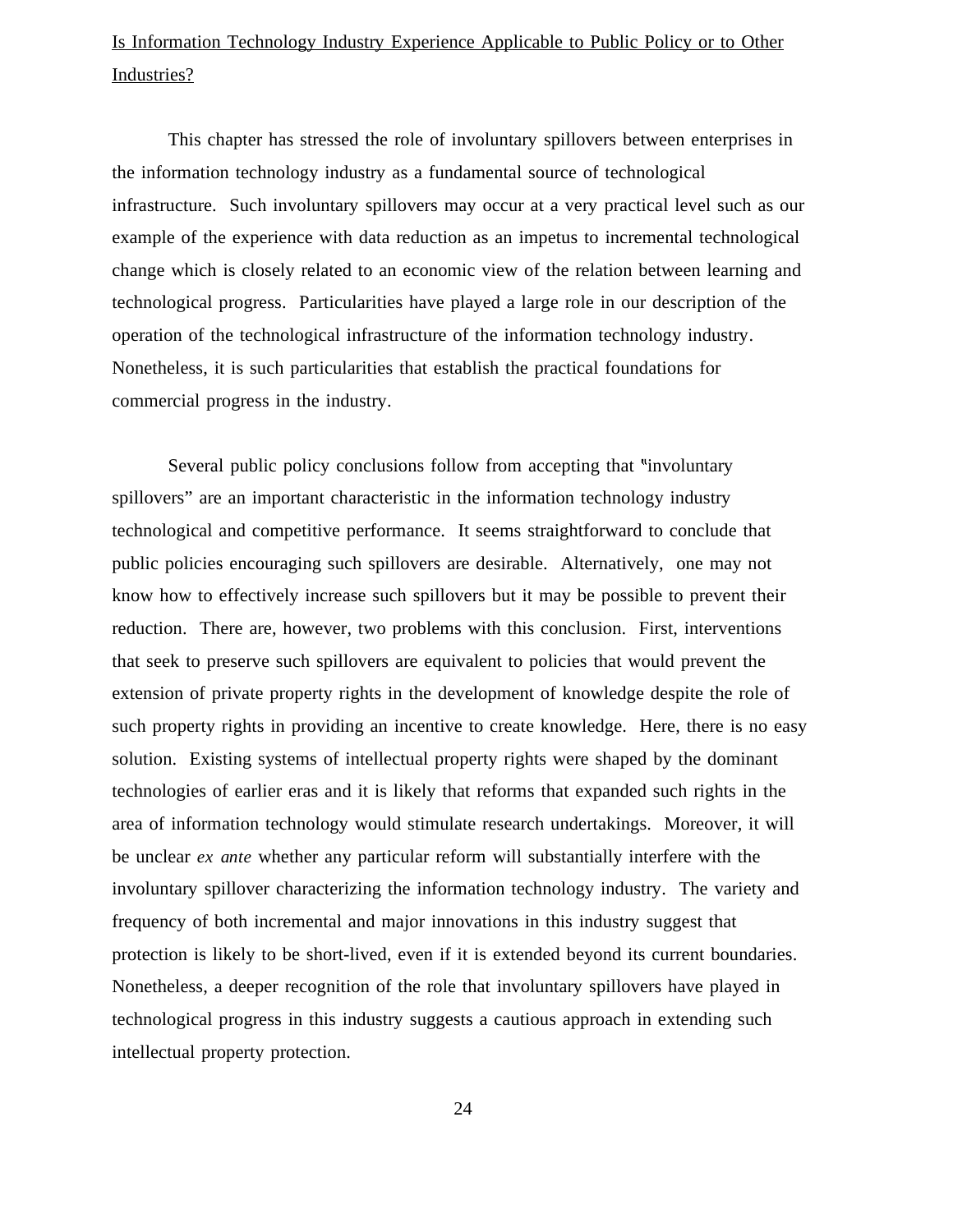Second, the ubiquity of increasing returns in the information technology industries recurrently suggests the value of limiting spillovers and entry to tap unexploited economies of scale. Here, the answer is more straightforward. The extent of unexploited returns in the information technology industries is a principal incentive for innovation. It functions best, however, when it remains as a potential rather than actual reward. The ability to leverage the gains found in a dominant position into the control of technological advance and the suppression of variety are the costs that offset the potential gains from tapping the unexploited economies of scale in the information technology industry. While the day may come when fundamental technological limits suggest a rationalization and simplification of the many redundant production and innovation efforts underway in this industry, it has not yet arrived. So long as the rate of cost reductions and performance improvements continue in this industry it would be enormously hazardous to intervene in ways that might discourage the very mechanisms responsible for this progress.

Caution is in order in applying the sort of information technology industry experience described here to other industries. The common infrastructure developed through the pervasive use of computer systems with independently functioning subsystems, the role of digitization in enabling market coordination of diverse IC producers, or the impact of common approaches to the design of personal computers may be relatively rare and fortuitous outcomes in specific segments of the information technology industries. Moreover, as noted in the introduction, the fact that these applications have been enabled by a relatively few materials-related technologies having enormous potential for performance improvement and breadth of applicability are likely to distinguish the experience in information technology from other industries. Nonetheless, this discussion provides a useful starting point for examining the infrastructure of other industries where systems are constructed through the use of components and sub-systems united by common interface methods and sharing underlying technologies. Such industries include a broad range of capital equipment industries in materials, transportation equipment, and aerospace.

By using the type of information technology industry experience described here as a guide, it is possible to examine the extent and consequences of involuntary spillovers in

25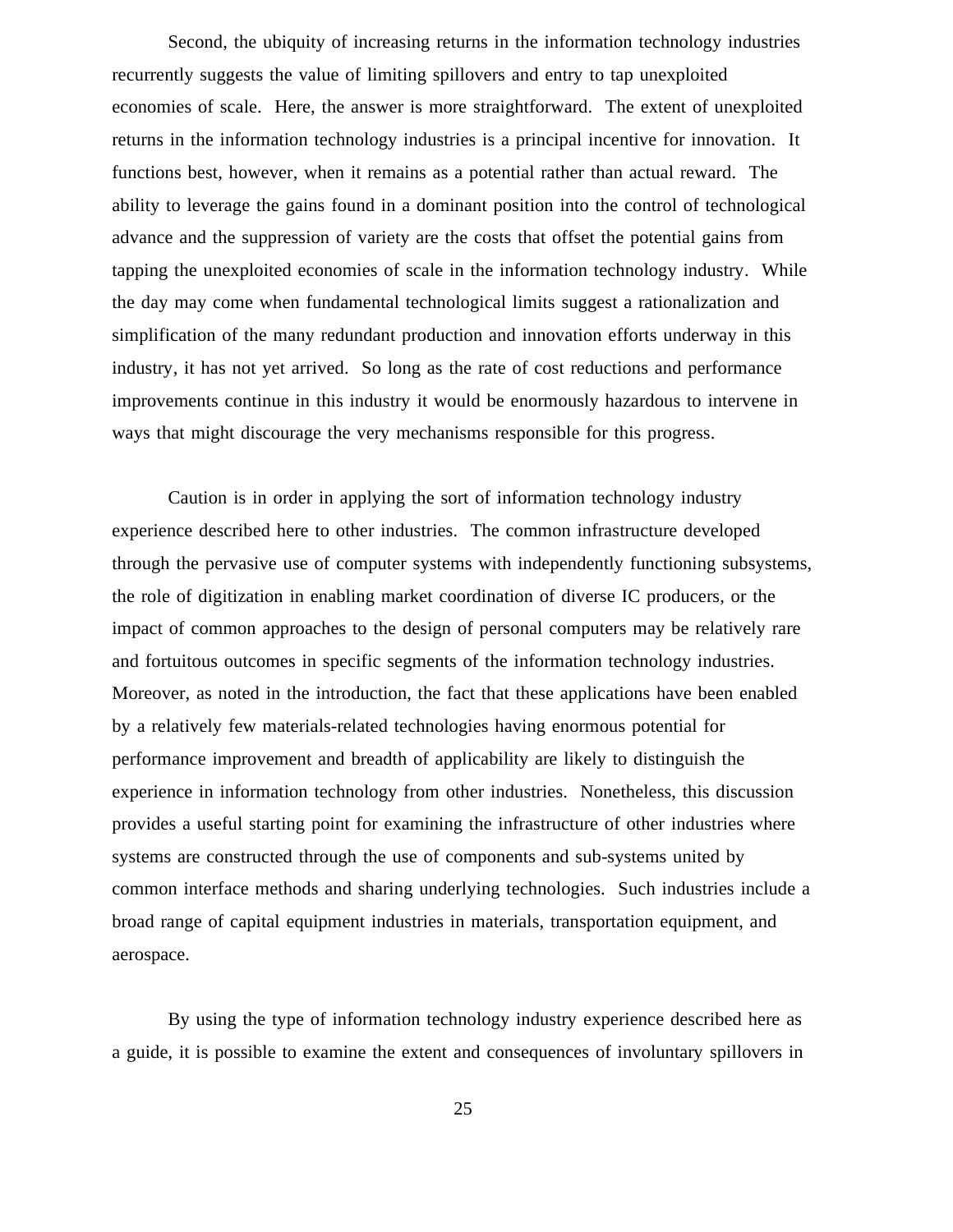these other industries as well as the current limits to such spillovers. These limits are one basis for technology policy. Policies that would encourage variety and dis-integration must be weighed against the value of scale economies and design integration. The complementarities between the public good features of publicly funded knowledge creation and the involuntary knowledge spillovers from commercial activities suggest that there are no "neutral" technology policies with regard to technological infrastructure.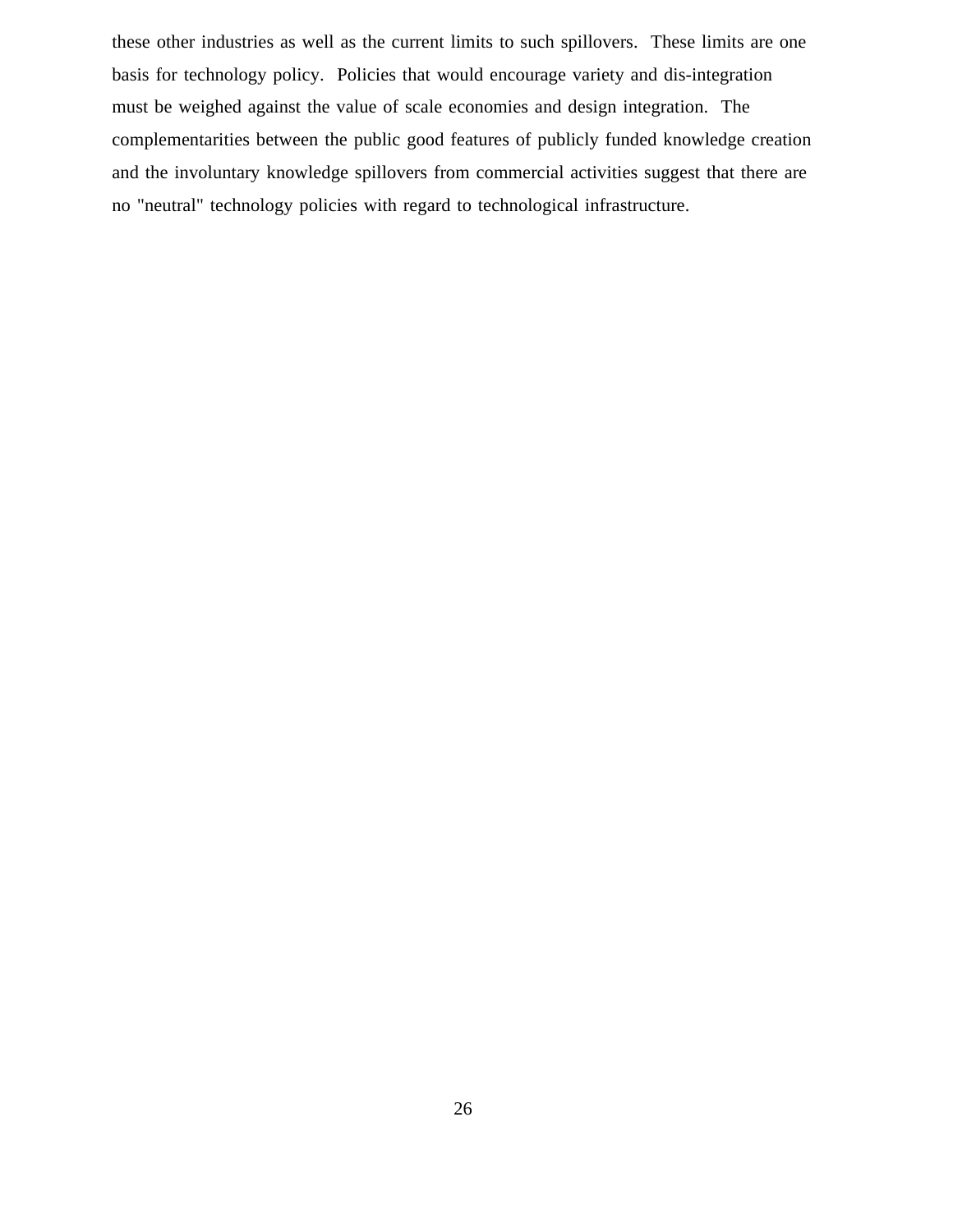## **References**

Abramovitz [1989] Moses Abramovitz, Thinking About Growth and Other Essays on Economic Growth and Welfare, Cambridge: Cambridge University Press.

Aiken [1956]

Howard Aiken, "The Future of Automatic Computing Machines," in *Elektronische Rechenmaschinen und Informationsverarbeitung*, proceedings of a symposium published in *Nachrichtentechnische Fachberichte* no. 4, Braunschweig: Vieweg, pp. 32-34.

Barabaschi [1992] Sergio Barabaschi, "Managing the Growth of Technical Information" in Nathan Rosenberg, Ralph Landau, and David C. Mowery, *Technology and the W ealth of Nations*, Stanford: Stanford University Press, pp. 407-434.

Blakeslee [1975] Thomas R. Blakeslee, *Digital Design with Standard MSI and LSI*, New York: John Wiley and Sons.

Brand [1983] Stewart Brand, *The Media Lab: Inventing the Future at MIT*, New York: Viking.

Braun and Macdonald [1982] Ernest Braun and Stuart Macdonald, *Revolution in Miniature: The History and Impact of Semiconductor Electronics*, Cambridge: Cambridge University Press.

Bush [1945] Vannevar Bush, *Science: The Endless Frontier*, United States Office of Research and Development, Washington, D.C.: U.S National Science Foundation (reprint 1960).

Ceruzzi [1986] Paul Ceruzzi, "An Unforseen Revolution: Computers and Expectations, 1935-1985" in Joseph Corn (ed.), *Imagining Tomorrow*, Cambridge: MIT Press, pp. 188-201.

Cohen and Levinthal [1990] W.M. Cohen and D.A. Levinthal, "Absorptive Capacity: A New Perspective on Learning and Innovation," *A dministrative Sciences Quarterly* 35, pp. 128-152.

Cohen and Zysman [1987] Stephen Cohen and John Zysman, *Manufacturing Matters*, New York: Basic Books.

David [1975] Paul A. David, *Technical Choice, Innovation and Economic Growth*, Cambridge: Cambridge University Press.

David and Foray [1994]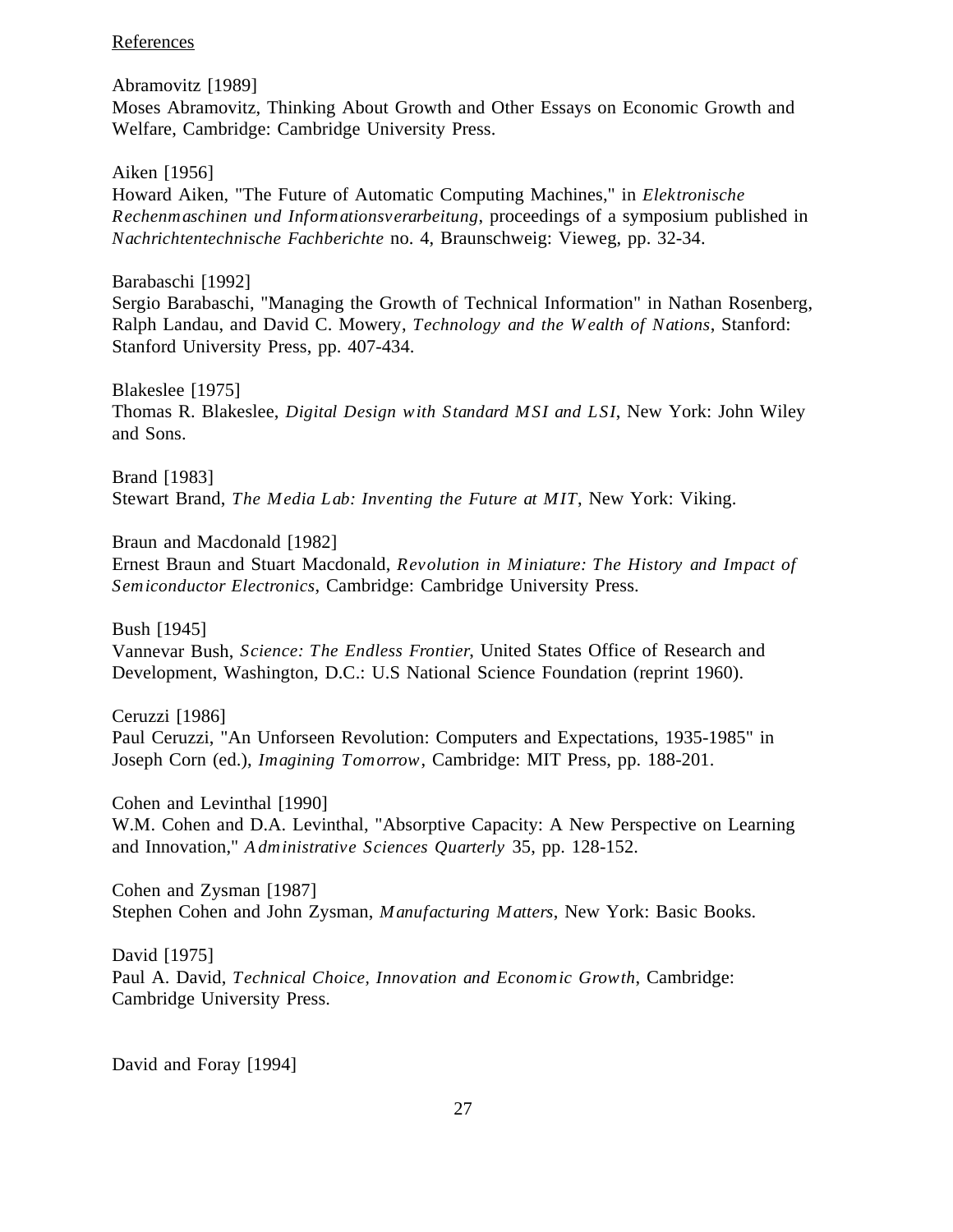Paul A. David and Dominique Foray, "Accessing and Expanding the Science and Technology Knowledge-Base: A Conceptual Framework for Comparing National Profiles in Systems of Learning and Innovation," Working Group on Innovation and Technology Policy, OECD, DSTI/STP/TIP(94)4, Paris, April.

David and Steinmueller [1994] Paul A. David and W. Edward Steinmueller, "Economics of Compatibility Standards and Competition in Telecommunications Networks," *Information Economics and Policy* 6, pp. 217-241.

Flamm [1987]

Kenneth Flamm, *Targeting the Computer: Government Support and International Competition*, Washington, D.C.: The Brookings Institution.

Flamm [1988]

Kenneth Flamm, *Creating the Computer: Government, Industry, and High Technology*, Washington, D.C.: The Brookings Institution.

Kuznets [1966] Simon Kuznets, *Modern Economic Growth*, New Haven: Yale University Press.

McGraw [1984] Thomas K. McGraw, *Prophets of Regulation*, Cambridge: Belknap Press of Harvard University Press.

van Meijl [1994]

Hans van Meijl, "The Influence of Spillovers, Product Differentiation, and Entry on Technological Change," MERIT Research Memorandum, 94-026, Maastricht, The Netherlands.

Mowery and Steinmueller [1994]

David C. Mowery and W. Edward Steinmueller, "Prospects for Entry by Developing Countries into the Global Integrated Circuit Industry: Lessons from the United States, Japan, and the NIEs, 1955-1990" in David C. Mowery, *Science and Technology Policy in Interdependent Economies*, Boston: Kluwer Academic Publishers.

Nelson and Winter [1982] Richard R. Nelson and Sydney Winter, *A n Evolutionary Theory of Economic Change*, Cambridge: Harvard University Press.

Okimoto, Sugano, and Weinstein [1984]

Daniel I. Okimoto, Takuo Sugano, and Franklin B. Weinstein (eds.) *Competitive Edge: The Semiconductor Industry in the U.S. and Japan*, Stanford: Stanford University Press.

Prahalad and Hamel [1990]